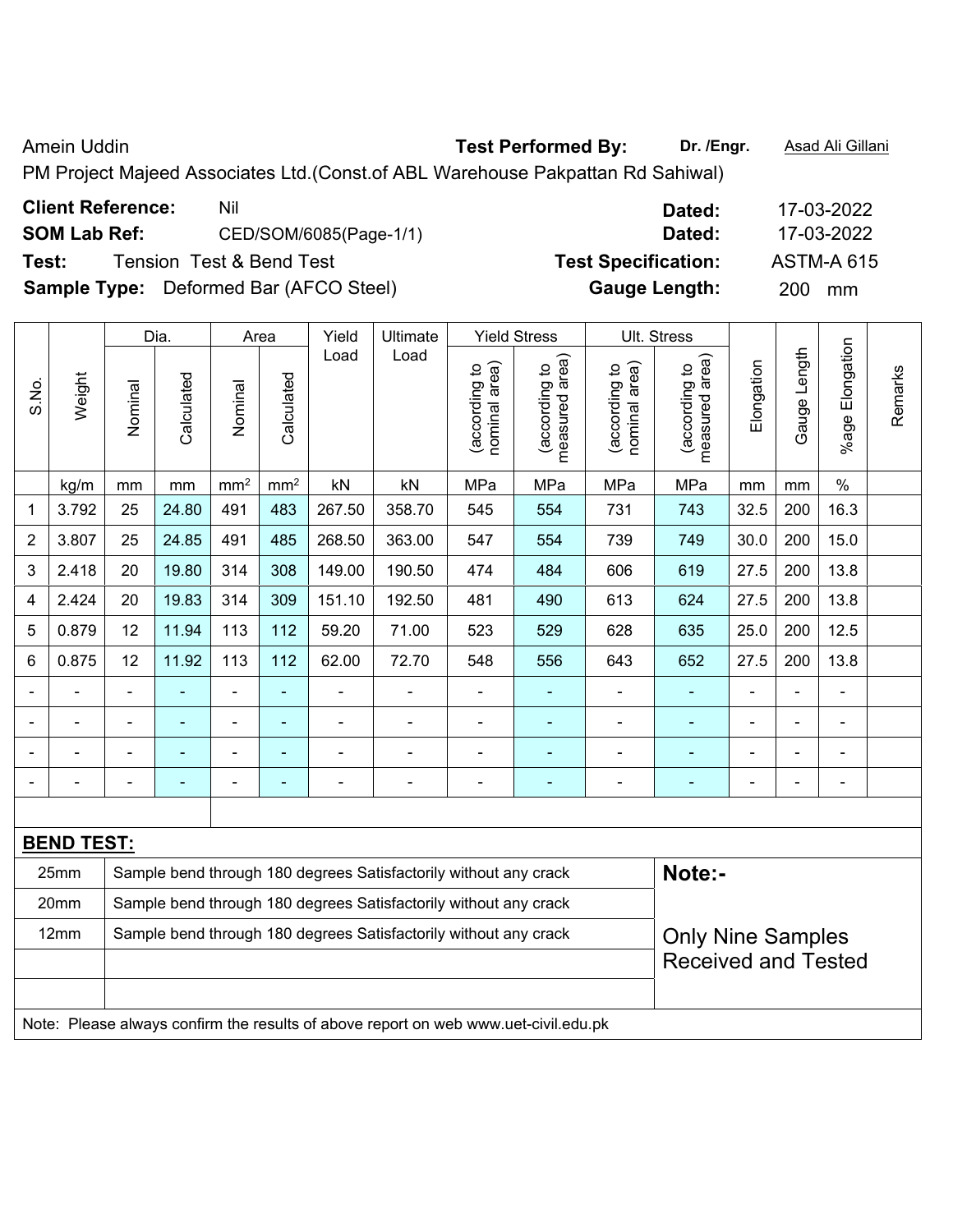Syed Abul Jabbar **Test Performed By:** Dr. /Engr. **Asad Ali Gillani** Cycle Abul Jabbar

GM Engg. Cotton Web Ltd.Lahore.(New Office Building Lot #4)

# **Client Reference:** Nil

**Test:** Tension Test & Bend Test **Test Specification:** ASTM-A-615 **Gauge Length:** 8 inch **Sample Type:** Deformed Bar (FF Steel)

|                   |                                 |                            | <b>SOM Lab</b> |                 |
|-------------------|---------------------------------|----------------------------|----------------|-----------------|
|                   | <b>Client Reference:</b><br>Nil |                            | Ref:           | 6071 (Page-1/1) |
| Dated:            | 14-03-2022                      |                            | Dated:         | 17-03-2022      |
| Test <sup>.</sup> | Tension Test & Rend Test.       | <b>Test Specification:</b> | $ASTM-A-615$   |                 |

|                |                   | Dia.                                                             |                          |                          | Area            | Yield          | Ultimate                                                                            |                                | <b>Yield Stress</b>             |                                | <b>Ult. Stress</b>                          |                |              |                          |         |
|----------------|-------------------|------------------------------------------------------------------|--------------------------|--------------------------|-----------------|----------------|-------------------------------------------------------------------------------------|--------------------------------|---------------------------------|--------------------------------|---------------------------------------------|----------------|--------------|--------------------------|---------|
| S.No.          | Weight            | Nominal                                                          | Calculated               | Nominal                  | Calculated      | Load           | Load                                                                                | nominal area)<br>(according to | (according to<br>measured area) | (according to<br>nominal area) | (according to<br>measured area)<br>measured | Elongation     | Gauge Length | Elongation<br>$%$ age    | Remarks |
|                | lb/ft             | #                                                                | in                       | in <sup>2</sup>          | in <sup>2</sup> | Tons           | Tons                                                                                | psi                            | psi                             | psi                            | psi                                         | in             | in           | $\%$                     |         |
| 1              | 2.669             | 8                                                                | 0.999                    | 0.79                     | 0.784           | 25.48          | 35.24                                                                               | 71150                          | 71690                           | 98380                          | 99130                                       | 1.20           | 8.0          | 15.0                     |         |
| $\overline{2}$ | 2.672             | 8                                                                | 1.000                    | 0.79                     | 0.785           | 25.13          | 35.14                                                                               | 70150                          | 70600                           | 98100                          | 98720                                       | 1.40           | 8.0          | 17.5                     |         |
| 3              | 1.531             | 6                                                                | 0.757                    | 0.44                     | 0.450           | 13.20          | 18.57                                                                               | 66170                          | 64700                           | 93100                          | 91030                                       | 1.20           | 8.0          | 15.0                     |         |
| 4              | 1.517             | 6                                                                | 0.754                    | 0.44                     | 0.446           | 14.17          | 18.81                                                                               | 71020                          | 70070                           | 94270                          | 93000                                       | 1.40           | 8.0          | 17.5                     |         |
|                |                   |                                                                  |                          |                          |                 |                | $\blacksquare$                                                                      | L,                             | $\blacksquare$                  |                                |                                             |                |              | $\blacksquare$           |         |
| $\blacksquare$ | $\blacksquare$    | $\blacksquare$                                                   | $\blacksquare$           | $\overline{a}$           | $\blacksquare$  | $\blacksquare$ | $\overline{\phantom{a}}$                                                            | $\overline{\phantom{a}}$       | $\blacksquare$                  | ÷                              | $\blacksquare$                              | $\blacksquare$ |              | $\blacksquare$           |         |
|                | $\blacksquare$    | $\blacksquare$                                                   | $\blacksquare$           | $\blacksquare$           | ٠               | ä,             | $\blacksquare$                                                                      | $\blacksquare$                 | $\blacksquare$                  | $\blacksquare$                 | ä,                                          | ä,             |              | $\blacksquare$           |         |
|                |                   |                                                                  |                          |                          |                 | ÷              | $\blacksquare$                                                                      | Ē,                             |                                 | -                              |                                             |                |              | $\blacksquare$           |         |
|                |                   |                                                                  |                          |                          |                 |                | $\blacksquare$                                                                      | Ē,                             |                                 | $\blacksquare$                 |                                             |                |              | Ē,                       |         |
| ۰              |                   | $\qquad \qquad \blacksquare$                                     | $\overline{\phantom{0}}$ | $\overline{\phantom{a}}$ | $\overline{a}$  | $\blacksquare$ | $\blacksquare$                                                                      | $\blacksquare$                 | ۰                               | $\overline{a}$                 | $\blacksquare$                              | $\overline{a}$ |              | $\overline{\phantom{a}}$ |         |
|                |                   |                                                                  |                          |                          |                 |                |                                                                                     |                                |                                 |                                |                                             |                |              |                          |         |
|                | <b>BEND TEST:</b> |                                                                  |                          |                          |                 |                |                                                                                     |                                |                                 |                                |                                             |                |              |                          |         |
|                | # 8               | Sample bend through 180 degrees Satisfactorily without any crack |                          |                          |                 |                |                                                                                     |                                |                                 |                                | Note:-                                      |                |              |                          |         |
|                | #6                |                                                                  |                          |                          |                 |                | Sample bend through 180 degrees Satisfactorily without any crack                    |                                |                                 |                                |                                             |                |              |                          |         |
|                |                   |                                                                  |                          |                          |                 |                |                                                                                     |                                |                                 |                                | <b>Only Six Samples</b>                     |                |              |                          |         |
|                |                   |                                                                  |                          |                          |                 |                |                                                                                     |                                |                                 |                                | <b>Received and Tested</b>                  |                |              |                          |         |
|                |                   |                                                                  |                          |                          |                 |                |                                                                                     |                                |                                 |                                |                                             |                |              |                          |         |
|                |                   |                                                                  |                          |                          |                 |                | Note: Please always confirm the results of above report on web www.uet-civil.edu.pk |                                |                                 |                                |                                             |                |              |                          |         |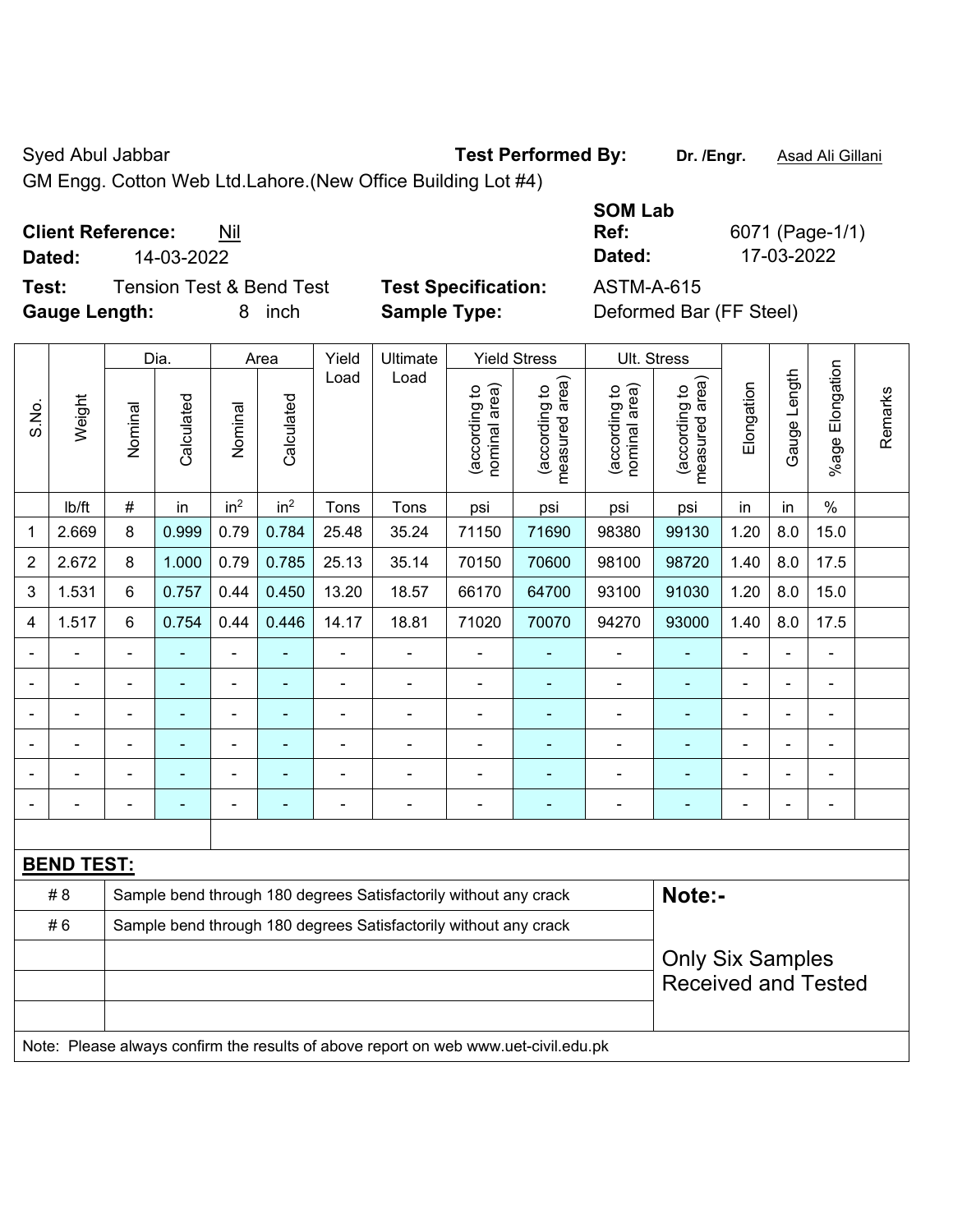Sub Divisional officer, **Test Performed By:** Dr. /Engr. **Asad Ali Gillani** Collection Association Association Association Association Association Association Association Association Association Association Association Asso

BSD No.2 Mianwali.(Re-Const. Of Dangerous Class Rooms Of School In U.C Thamay Wali..)

### **Client Reference:** 84

**Dated:** 14-02-2022 **Dated:** 17-03-2022

**Test:** Tension Test & Bend Test **Test Specification:** ASTM-A-615 **Gauge Length:** 8 inch **Sample Type:** Deformed Bar

**SOM Lab** 

**Ref:** 6072 (Page-1/1)

|                |                   |                                                                                     | Dia.           |                          | Area                     | Yield          | Ultimate       |                                | <b>Yield Stress</b>             | Ult. Stress                    |                                 |                |                |                       |         |  |
|----------------|-------------------|-------------------------------------------------------------------------------------|----------------|--------------------------|--------------------------|----------------|----------------|--------------------------------|---------------------------------|--------------------------------|---------------------------------|----------------|----------------|-----------------------|---------|--|
| S.No.          | Weight            | Nominal                                                                             | Calculated     | Nominal                  | Calculated               | Load           | Load           | nominal area)<br>(according to | measured area)<br>(according to | nominal area)<br>(according to | (according to<br>measured area) | Elongation     | Gauge Length   | Elongation<br>$%$ age | Remarks |  |
|                | Ib/ft             | $\#$                                                                                | in             | in <sup>2</sup>          | in <sup>2</sup>          | Tons           | Tons           | psi                            | psi                             | psi                            | psi                             | in             | in             | $\%$                  |         |  |
| 1              | 1.517             | 6                                                                                   | 0.754          | 0.44                     | 0.446                    | 16.06          | 19.88          | 80480                          | 79390                           | 99640                          | 98300                           | 1.10           | 8.0            | 13.8                  |         |  |
| $\overline{2}$ | 1.547             | 6                                                                                   | 0.761          | 0.44                     | 0.455                    | 16.18          | 20.20          | 81090                          | 78420                           | 101270                         | 97930                           | 1.10           | 8.0            | 13.8                  |         |  |
| 3              | 0.646             | 4                                                                                   | 0.492          | 0.20                     | 0.190                    | 5.58           | 8.15           | 61490                          | 64730                           | 89930                          | 94660                           | 1.20           | 8.0            | 15.0                  |         |  |
| 4              | 0.631             | 4                                                                                   | 0.485          | 0.20                     | 0.185                    | 5.68           | 7.59           | 62610                          | 67690                           | 83750                          | 90540                           | 1.20           | 8.0            | 15.0                  |         |  |
|                | $\blacksquare$    | $\blacksquare$                                                                      | ÷,             | $\blacksquare$           |                          | $\blacksquare$ | ÷,             | $\blacksquare$                 |                                 | Ē,                             | $\blacksquare$                  | $\blacksquare$ |                | $\blacksquare$        |         |  |
|                | $\blacksquare$    | $\blacksquare$                                                                      | ÷,             | ÷                        | $\blacksquare$           | ä,             | ä,             | ä,                             | $\blacksquare$                  | $\blacksquare$                 | ÷.                              |                | $\blacksquare$ |                       |         |  |
|                |                   |                                                                                     | $\blacksquare$ | $\blacksquare$           |                          | Ē,             | $\blacksquare$ |                                | $\blacksquare$                  | $\blacksquare$                 | ä,                              |                | ä,             |                       |         |  |
|                |                   |                                                                                     |                |                          |                          |                |                |                                |                                 |                                |                                 |                |                |                       |         |  |
|                |                   |                                                                                     |                |                          |                          |                |                | $\blacksquare$                 |                                 | $\blacksquare$                 |                                 |                |                |                       |         |  |
| ۰              | ۰                 | $\blacksquare$                                                                      | $\blacksquare$ | $\overline{\phantom{0}}$ | $\overline{\phantom{0}}$ |                | $\blacksquare$ | $\blacksquare$                 | $\blacksquare$                  | $\blacksquare$                 | $\blacksquare$                  | -              | $\blacksquare$ | ÷                     |         |  |
|                |                   |                                                                                     |                |                          |                          |                |                |                                |                                 |                                |                                 |                |                |                       |         |  |
|                | <b>BEND TEST:</b> |                                                                                     |                |                          |                          |                |                |                                |                                 |                                |                                 |                |                |                       |         |  |
|                | #6                | Sample bend through 180 degrees Satisfactorily without any crack                    |                |                          |                          |                |                |                                |                                 |                                | Note:-                          |                |                |                       |         |  |
|                | #4                | Sample bend through 180 degrees Satisfactorily without any crack                    |                |                          |                          |                |                |                                |                                 |                                |                                 |                |                |                       |         |  |
|                |                   |                                                                                     |                |                          |                          |                |                |                                |                                 |                                | <b>Only Six Samples</b>         |                |                |                       |         |  |
|                |                   |                                                                                     |                |                          |                          |                |                |                                | <b>Received and Tested</b>      |                                |                                 |                |                |                       |         |  |
|                |                   | Note: Please always confirm the results of above report on web www.uet-civil.edu.pk |                |                          |                          |                |                |                                |                                 |                                |                                 |                |                |                       |         |  |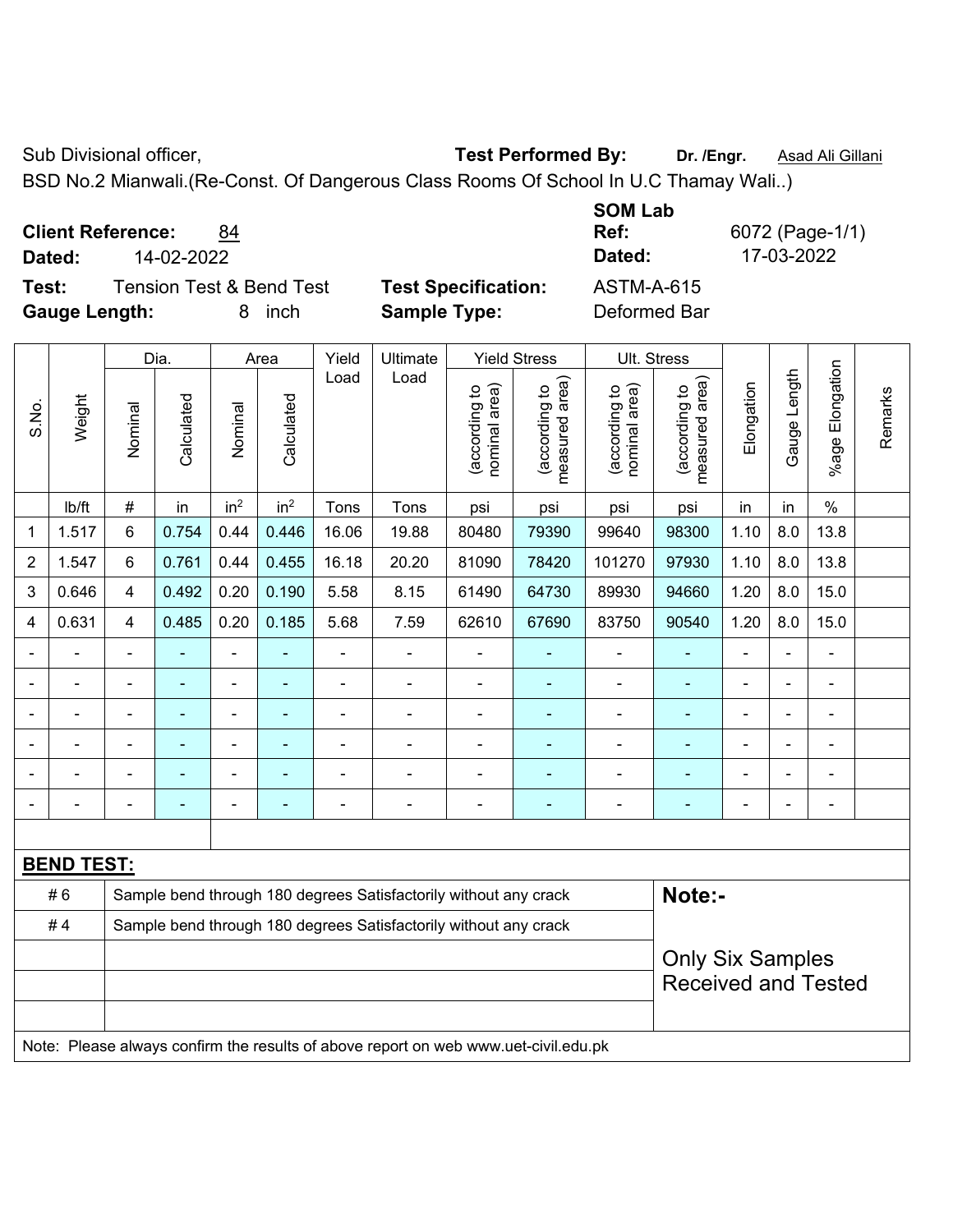Engr. Shair Muhammad **Test Performed By: Dr. /Engr.** Asad Ali

Resident Engineer, Osmani & Compny, Faisalabad

| <b>Client Reference:</b> |            | CRE/M4IC/AIIC-02/Lab/08 |
|--------------------------|------------|-------------------------|
| Dated:                   | 14-03-2022 |                         |

**Test:** Tension Test & Bend Test **Test Specification:** ASTM-A-615 **Gauge Length:** 8 inch **Sample Type:** Deformed Bar

**SOM Lab Ref:** 6073 (Page-1/1) **Dated: 17-03-2022** 

|                |                   |                                                                  | Dia.           |                 | Area            | Yield                    | Ultimate                                                         |                                | <b>Yield Stress</b>                | Ult. Stress                    |                                 |                          |                |                          |         |
|----------------|-------------------|------------------------------------------------------------------|----------------|-----------------|-----------------|--------------------------|------------------------------------------------------------------|--------------------------------|------------------------------------|--------------------------------|---------------------------------|--------------------------|----------------|--------------------------|---------|
| S.No.          | Weight            | Nominal                                                          | Calculated     | Nominal         | Calculated      | Load                     | Load                                                             | nominal area)<br>(according to | area)<br>(according to<br>measured | nominal area)<br>(according to | measured area)<br>(according to | Elongation               | Gauge Length   | Elongation<br>$%$ age    | Remarks |
|                | lb/ft             | $\#$                                                             | in             | in <sup>2</sup> | in <sup>2</sup> | Tons                     | Tons                                                             | psi                            | psi                                | psi                            | psi                             | in                       | in             | $\%$                     |         |
| 1              | 1.081             | 5                                                                | 0.636          | 0.31            | 0.318           | 9.55                     | 13.25                                                            | 67960                          | 66250                              | 94280                          | 91910                           | 1.20                     | 8.0            | 15.0                     |         |
| $\overline{2}$ | 1.086             | 5                                                                | 0.637          | 0.31            | 0.319           | 9.48                     | 13.05                                                            | 67450                          | 65540                              | 92830                          | 90210                           | 1.30                     | 8.0            | 16.3                     |         |
| 3              | 0.703             | $\overline{4}$                                                   | 0.513          | 0.20            | 0.207           | 6.95                     | 9.14                                                             | 76660                          | 74070                              | 100830                         | 97420                           | 1.20                     | 8.0            | 15.0                     |         |
| 4              | 0.711             | $\overline{4}$                                                   | 0.516          | 0.20            | 0.209           | 6.98                     | 9.19                                                             | 77000                          | 73690                              | 101390                         | 97030                           | 1.20                     | 8.0            | 15.0                     |         |
| $\blacksquare$ |                   | $\blacksquare$                                                   | $\blacksquare$ | ÷               |                 | $\blacksquare$           | $\frac{1}{2}$                                                    | $\blacksquare$                 |                                    | $\blacksquare$                 | ٠                               | $\blacksquare$           | $\blacksquare$ | $\frac{1}{2}$            |         |
| $\overline{a}$ |                   | $\overline{a}$                                                   | ٠              | $\overline{a}$  | $\overline{a}$  | $\overline{\phantom{0}}$ | $\qquad \qquad \blacksquare$                                     | $\blacksquare$                 | $\overline{\phantom{a}}$           | $\overline{a}$                 | ٠                               | $\overline{a}$           | $\blacksquare$ | $\overline{\phantom{0}}$ |         |
|                |                   |                                                                  | ä,             | $\blacksquare$  |                 |                          |                                                                  |                                |                                    |                                |                                 |                          |                |                          |         |
|                |                   |                                                                  |                | ۰               |                 |                          | $\overline{a}$                                                   |                                |                                    |                                |                                 |                          |                |                          |         |
| $\overline{a}$ |                   | $\overline{a}$                                                   | $\blacksquare$ | $\overline{a}$  | $\overline{a}$  |                          | $\blacksquare$                                                   |                                | $\overline{\phantom{a}}$           | $\overline{a}$                 | $\blacksquare$                  |                          | ٠              | $\overline{\phantom{0}}$ |         |
| $\blacksquare$ |                   | $\blacksquare$                                                   | $\blacksquare$ | ۰               |                 | $\blacksquare$           | $\blacksquare$                                                   | ٠                              | $\overline{\phantom{a}}$           | $\overline{a}$                 | $\blacksquare$                  | $\overline{\phantom{0}}$ | ٠              | $\blacksquare$           |         |
|                |                   |                                                                  |                |                 |                 |                          |                                                                  |                                |                                    |                                |                                 |                          |                |                          |         |
|                | <b>BEND TEST:</b> |                                                                  |                |                 |                 |                          |                                                                  |                                |                                    |                                |                                 |                          |                |                          |         |
|                | #5                | Sample bend through 180 degrees Satisfactorily without any crack |                |                 |                 |                          |                                                                  |                                |                                    |                                | Note:-                          |                          |                |                          |         |
|                | #4                |                                                                  |                |                 |                 |                          | Sample bend through 180 degrees Satisfactorily without any crack |                                |                                    |                                |                                 |                          |                |                          |         |
|                |                   |                                                                  |                |                 |                 |                          |                                                                  |                                |                                    |                                | <b>Only Three Samples</b>       |                          |                |                          |         |
|                |                   |                                                                  |                |                 |                 |                          |                                                                  |                                |                                    |                                | <b>Received and Tested</b>      |                          |                |                          |         |
|                |                   |                                                                  |                |                 |                 |                          |                                                                  |                                |                                    |                                |                                 |                          |                |                          |         |

Note: Please always confirm the results of above report on web www.uet-civil.edu.pk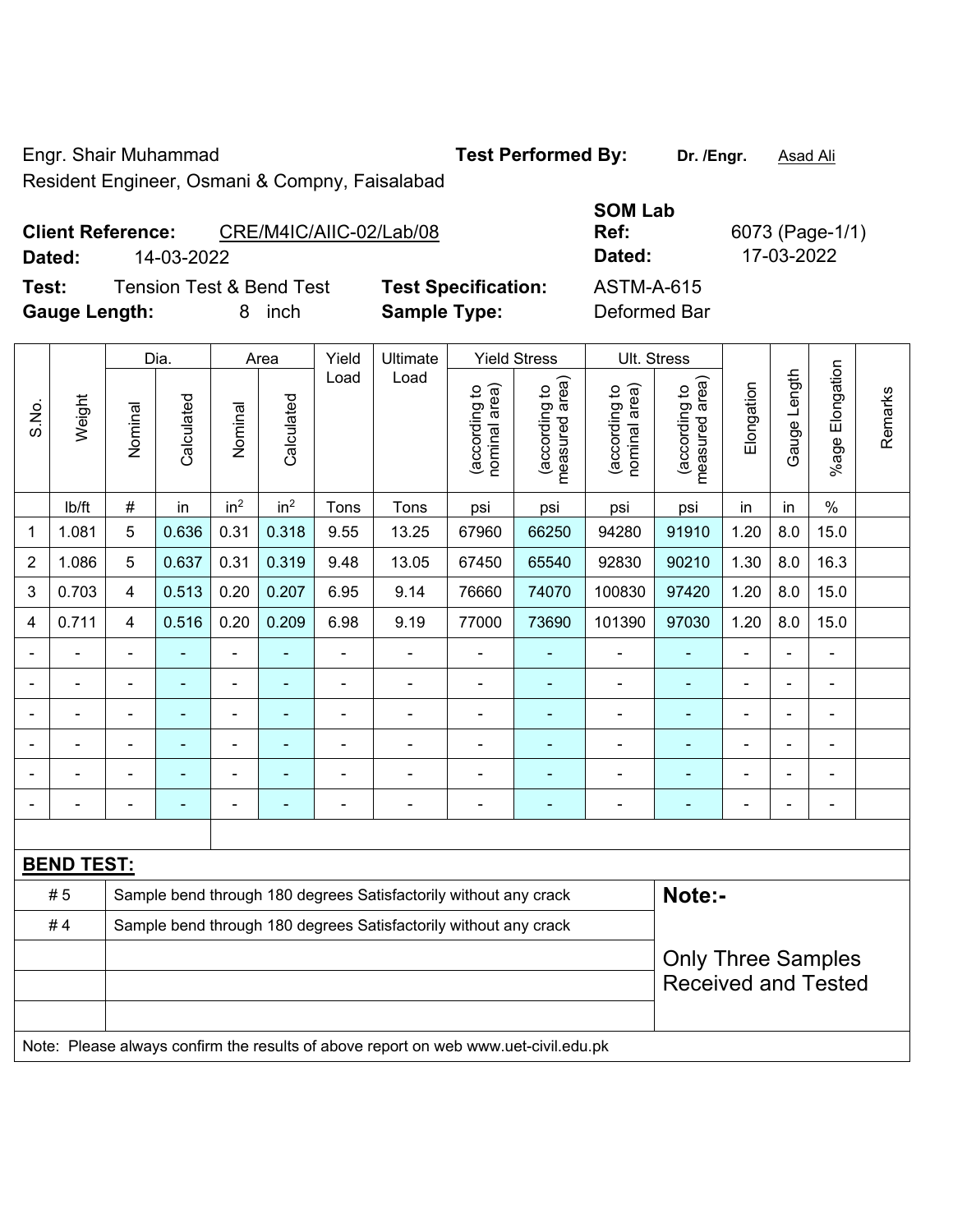Engr.Arshad Khalid Awan **Test Performed By: Dr. /Engr.** Asad Ali Gillani

Sr Project Manager Fantasy Plaza Const.(Fantasy Plaza Dream Gardens,Lahore)

**Client Reference:** Nil

**Dated:** 15-03-2022 **Dated:** 17-03-2022

**Test:** Tension Test & Bend Test **Test Specification:** ASTM-A-615

**Ref:** 6074 (Page-1/1)

**SOM Lab** 

| <b>Gauge Length:</b> |        |         |            | 8               | inch            |       | <b>Sample Type:</b> |                                       |                                          | Deformed Bar                        |                                      |  |  |
|----------------------|--------|---------|------------|-----------------|-----------------|-------|---------------------|---------------------------------------|------------------------------------------|-------------------------------------|--------------------------------------|--|--|
|                      |        |         | Dia.       |                 | Area            | Yield | Ultimate            |                                       | <b>Yield Stress</b>                      |                                     | Ult. Stress                          |  |  |
| S.No.                | Weight | Nominal | Calculated | Nominal         | Calculated      | Load  | Load                | area)<br>್ರೆ<br>(according<br>nominal | rea)<br>요<br>(according<br>ω<br>measured | area)<br>đ<br>(according<br>nominal | area)<br>요<br>(according<br>measured |  |  |
|                      | lb/ft  | #       | in         | in <sup>2</sup> | in <sup>2</sup> | Tons  | Tons                | psi                                   | psi                                      | psi                                 | psi                                  |  |  |
| 1                    | 2.583  | 8       | 0.983      | 0.79            | 0.759           | 26.30 | 33.89               | 73420                                 | 76420                                    | 94620                               | 98490                                |  |  |
|                      |        |         |            |                 |                 |       |                     |                                       |                                          |                                     |                                      |  |  |

|                |                   | Dia.<br>Area<br>Yield<br>Ultimate<br>Yield Stress<br>UII. Stress |                |                 |                 |                |                                                                                     |                                |                                             |                                |                                    |                |              |                    |         |
|----------------|-------------------|------------------------------------------------------------------|----------------|-----------------|-----------------|----------------|-------------------------------------------------------------------------------------|--------------------------------|---------------------------------------------|--------------------------------|------------------------------------|----------------|--------------|--------------------|---------|
| S.No.          | Weight            | Nominal                                                          | Calculated     | Nominal         | Calculated      | Load           | Load                                                                                | nominal area)<br>(according to | (according to<br>neasured area)<br>measured | nominal area)<br>(according to | area)<br>(according to<br>measured | Elongation     | Gauge Length | Elongation<br>%age | Remarks |
|                | Ib/ft             | $\#$                                                             | in             | in <sup>2</sup> | in <sup>2</sup> | Tons           | Tons                                                                                | psi                            | psi                                         | psi                            | psi                                | in             | in           | $\%$               |         |
| 1              | 2.583             | 8                                                                | 0.983          | 0.79            | 0.759           | 26.30          | 33.89                                                                               | 73420                          | 76420                                       | 94620                          | 98490                              | 1.50           | 8.0          | 18.8               |         |
| $\overline{2}$ | 2.588             | 8                                                                | 0.984          | 0.79            | 0.761           | 26.07          | 31.75                                                                               | 72770                          | 75540                                       | 88650                          | 92030                              | 1.50           | 8.0          | 18.8               |         |
| 3              | 1.489             | $\,6\,$                                                          | 0.747          | 0.44            | 0.438           | 15.19          | 19.11                                                                               | 76130                          | 76480                                       | 95800                          | 96240                              | 1.30           | 8.0          | 16.3               |         |
| $\overline{4}$ | 1.489             | 6                                                                | 0.747          | 0.44            | 0.438           | 15.49          | 19.59                                                                               | 77670                          | 78020                                       | 98210                          | 98650                              | 1.20           | 8.0          | 15.0               |         |
| 5              | 0.593             | 4                                                                | 0.471          | 0.20            | 0.174           | 6.19           | 7.14                                                                                | 68230                          | 78430                                       | 78690                          | 90450                              | 1.00           | 8.0          | 12.5               |         |
| 6              | 0.592             | $\overline{\mathbf{4}}$                                          | 0.471          | 0.20            | 0.174           | 6.29           | 7.24                                                                                | 69360                          | 79720                                       | 79810                          | 91740                              | 1.00           | 8.0          | 12.5               |         |
|                |                   |                                                                  |                | $\overline{a}$  |                 | $\blacksquare$ | ÷,                                                                                  | $\blacksquare$                 |                                             | ÷                              | $\blacksquare$                     | ä,             | ÷            | ÷,                 |         |
|                |                   |                                                                  | $\blacksquare$ | ÷,              | ۰               | ä,             | ä,                                                                                  | $\blacksquare$                 | $\blacksquare$                              | ä,                             | $\blacksquare$                     | $\blacksquare$ | L.           | ä,                 |         |
|                |                   |                                                                  |                |                 |                 |                |                                                                                     |                                |                                             |                                |                                    |                |              |                    |         |
|                |                   |                                                                  |                | ۰               |                 | $\blacksquare$ | $\overline{\phantom{0}}$                                                            |                                |                                             |                                |                                    |                |              |                    |         |
|                |                   |                                                                  |                |                 |                 |                |                                                                                     |                                |                                             |                                |                                    |                |              |                    |         |
|                | <b>BEND TEST:</b> |                                                                  |                |                 |                 |                |                                                                                     |                                |                                             |                                |                                    |                |              |                    |         |
|                | # 8               |                                                                  |                |                 |                 |                | Sample bend through 180 degrees Satisfactorily without any crack                    |                                |                                             |                                | Note:-                             |                |              |                    |         |
|                | #6                | Sample bend through 180 degrees Satisfactorily without any crack |                |                 |                 |                |                                                                                     |                                |                                             |                                |                                    |                |              |                    |         |
|                | #4                |                                                                  |                |                 |                 |                | Sample bend through 180 degrees Satisfactorily without any crack                    |                                |                                             |                                | <b>Only Nine Samples</b>           |                |              |                    |         |
|                |                   |                                                                  |                |                 |                 |                |                                                                                     |                                |                                             |                                | <b>Received and Tested</b>         |                |              |                    |         |
|                |                   |                                                                  |                |                 |                 |                |                                                                                     |                                |                                             |                                |                                    |                |              |                    |         |
|                |                   |                                                                  |                |                 |                 |                | Note: Please always confirm the results of above report on web www.uet-civil.edu.pk |                                |                                             |                                |                                    |                |              |                    |         |
|                |                   |                                                                  |                |                 |                 |                |                                                                                     |                                |                                             |                                |                                    |                |              |                    |         |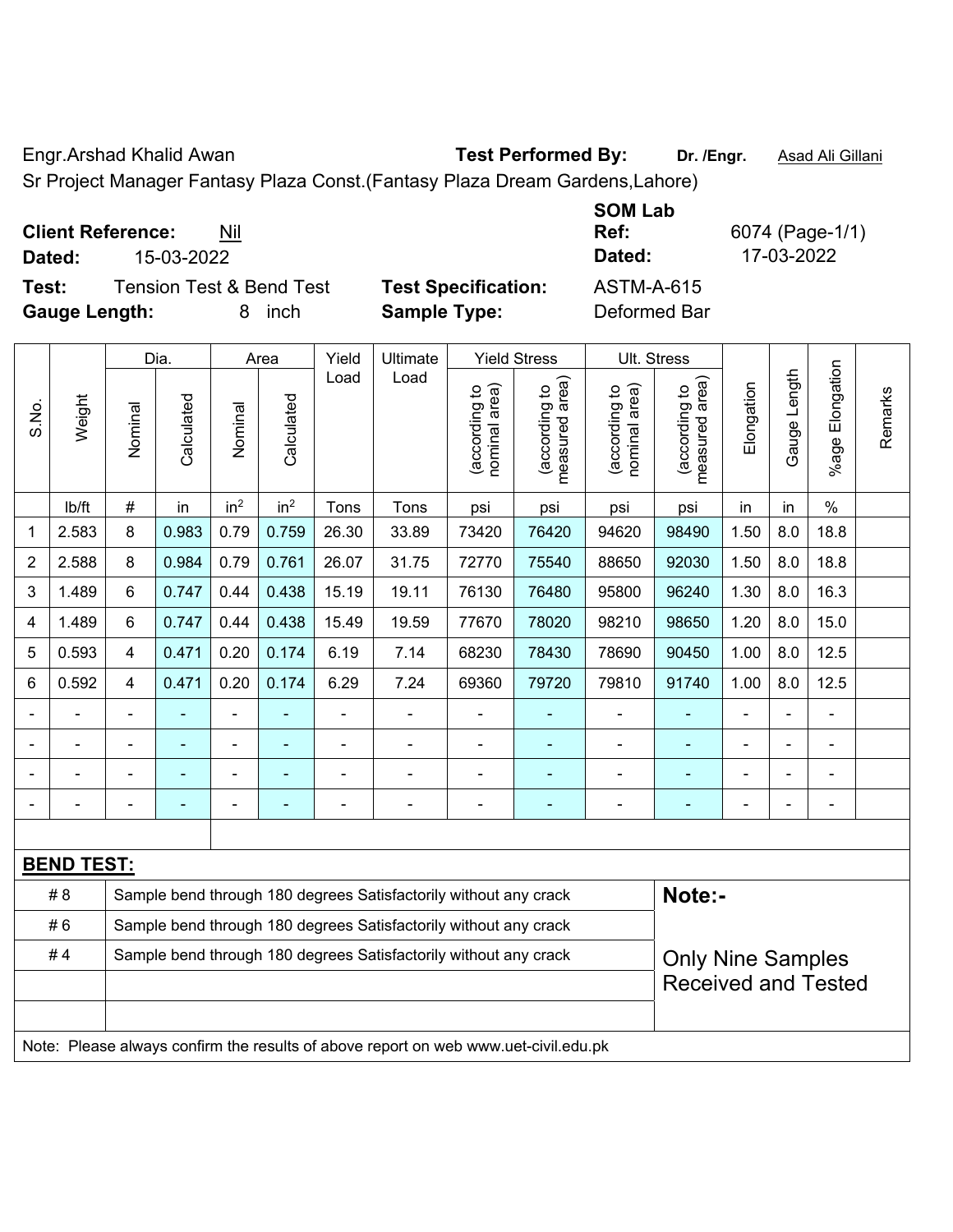Sub Divisional officer, **Test Performed By:** Dr. /Engr. **Asad Ali Gillani** Collection Association Association Association Association Association Association Association Association Association Association Association Asso

HSD BWN.(Rehabilitation Of Metaled Rd From Bwn Mandi Sadiq Gunj Rd To Bela Singh Kokora)

**Client Reference:** 459/BWN **Dated:** 07-02-2022 **Dated:** 17-03-2022 **Test:** Tension Test & Bend Test **Test Specification:** ASTM-A-615

**SOM Lab Ref:** 6075 (Page-1/2)

|                |                   |                          | Dia.           |                 | Area            | Yield                    | Ultimate                                                         |                               | <b>Yield Stress</b>                         | Ult. Stress                    |                                 |                |                          |                 |         |
|----------------|-------------------|--------------------------|----------------|-----------------|-----------------|--------------------------|------------------------------------------------------------------|-------------------------------|---------------------------------------------|--------------------------------|---------------------------------|----------------|--------------------------|-----------------|---------|
| S.No.          | Weight            | Nominal                  | Calculated     | Nominal         | Calculated      | Load                     | Load                                                             | nominal area)<br>according to | (according to<br>neasured area)<br>measured | nominal area)<br>(according to | measured area)<br>(according to | Elongation     | Gauge Length             | %age Elongation | Remarks |
|                | lb/ft             | $\#$                     | in             | in <sup>2</sup> | in <sup>2</sup> | Tons                     | Tons                                                             | psi                           | psi                                         | psi                            | psi                             | in             | in                       | $\%$            |         |
| 1              | 1.660             | 6                        | 0.788          | 0.44            | 0.488           | 13.66                    | 18.30                                                            | 68470                         | 61740                                       | 91720                          | 82700                           | 1.30           | 8.0                      | 16.3            |         |
| 2              | 1.471             | 6                        | 0.742          | 0.44            | 0.432           | 17.53                    | 20.18                                                            | 87880                         | 89510                                       | 101170                         | 103040                          | 1.30           | 8.0                      | 16.3            |         |
| 3              | 0.655             | $\overline{4}$           | 0.494          | 0.20            | 0.192           | 6.65                     | 8.61                                                             | 73290                         | 76350                                       | 94990                          | 98940                           | 1.00           | 8.0                      | 12.5            |         |
| 4              | 0.651             | $\overline{4}$           | 0.493          | 0.20            | 0.191           | 5.93                     | 8.66                                                             | 65420                         | 68510                                       | 95550                          | 100050                          | 1.20           | 8.0                      | 15.0            |         |
|                |                   | $\blacksquare$           |                | $\blacksquare$  |                 |                          |                                                                  |                               |                                             |                                |                                 |                |                          | ۳               |         |
| $\blacksquare$ |                   | $\blacksquare$           | $\blacksquare$ | $\blacksquare$  | ÷               | $\overline{\phantom{0}}$ | $\blacksquare$                                                   | $\blacksquare$                | $\blacksquare$                              | $\qquad \qquad \blacksquare$   | $\overline{\phantom{0}}$        | $\blacksquare$ | $\overline{a}$           | $\blacksquare$  |         |
|                |                   | $\blacksquare$           | $\blacksquare$ | ÷               | ÷               | $\blacksquare$           |                                                                  | ٠                             | Ē.                                          |                                | ۰                               |                | $\blacksquare$           | -               |         |
|                |                   | $\overline{\phantom{0}}$ |                | ÷               | ۳               |                          |                                                                  |                               | $\overline{\phantom{0}}$                    | $\blacksquare$                 | ۰                               | $\blacksquare$ | $\overline{\phantom{0}}$ | $\overline{a}$  |         |
|                |                   | $\blacksquare$           | ۰              | $\blacksquare$  | ۰               |                          |                                                                  |                               | $\blacksquare$                              |                                | $\overline{\phantom{0}}$        | $\blacksquare$ | $\blacksquare$           | ä,              |         |
| $\blacksquare$ |                   | -                        |                |                 | ۳               |                          |                                                                  | $\overline{\phantom{0}}$      | ٠                                           |                                | $\overline{\phantom{0}}$        | $\blacksquare$ | $\overline{a}$           | ÷               |         |
|                |                   |                          |                |                 |                 |                          |                                                                  |                               |                                             |                                |                                 |                |                          |                 |         |
|                | <b>BEND TEST:</b> |                          |                |                 |                 |                          |                                                                  |                               |                                             |                                |                                 |                |                          |                 |         |
|                | #6                |                          |                |                 |                 |                          | Sample bend through 180 degrees Satisfactorily without any crack |                               |                                             |                                | Note:-                          |                |                          |                 |         |
|                | #4                |                          |                |                 |                 |                          | Sample bend through 180 degrees Satisfactorily without any crack |                               |                                             |                                |                                 |                |                          |                 |         |
|                |                   |                          |                |                 |                 |                          |                                                                  |                               |                                             |                                | <b>Only Six Samples</b>         |                |                          |                 |         |
|                |                   |                          |                |                 |                 |                          |                                                                  | <b>Received and Tested</b>    |                                             |                                |                                 |                |                          |                 |         |

Note: Please always confirm the results of above report on web www.uet-civil.edu.pk

**Gauge Length:** 8 inch **Sample Type:** Deformed Bar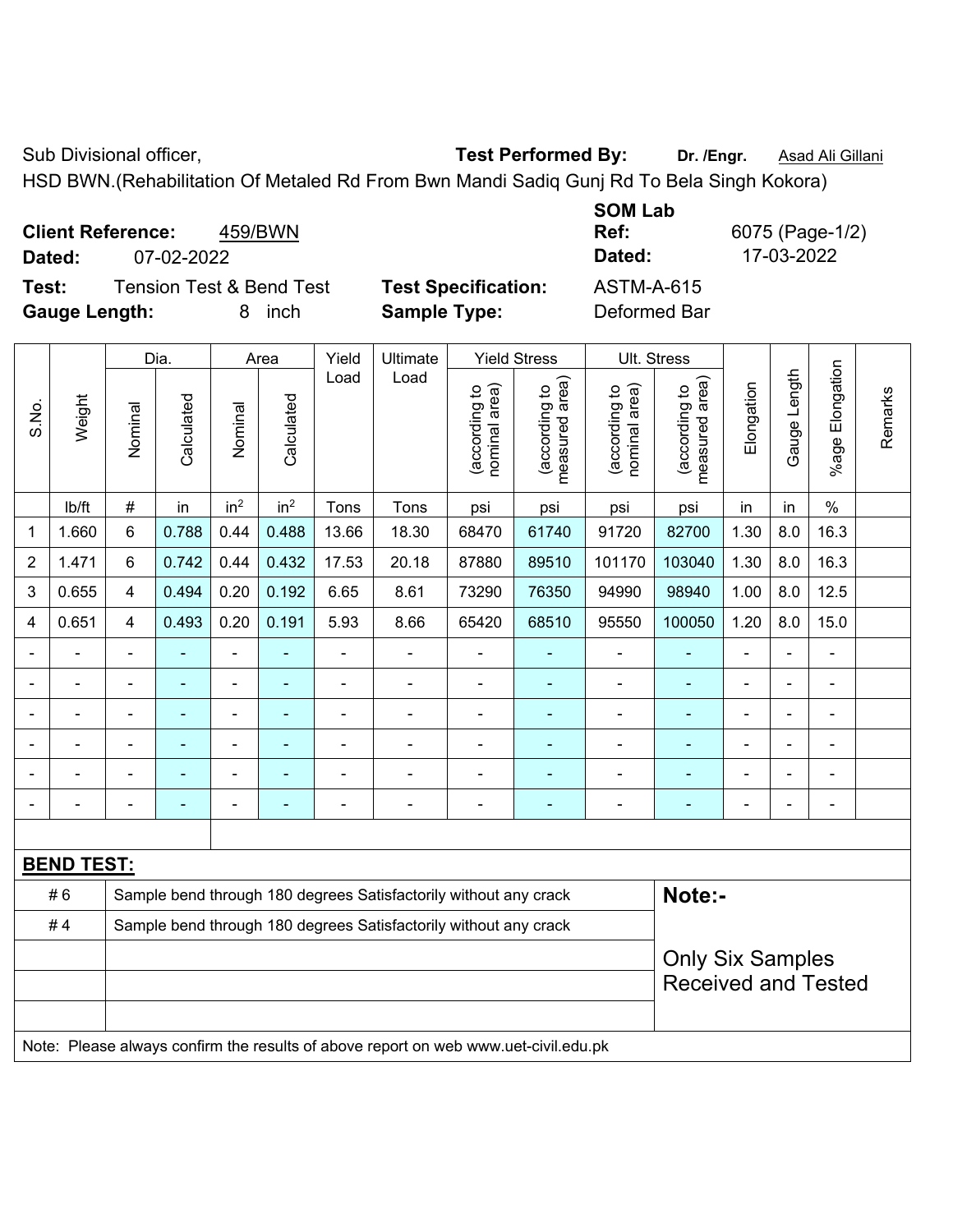Sub Divisional officer, **Test Performed By:** Dr. /Engr. **Asad Ali Gillani** Associated By: Dr. /Engr. **Asad Ali Gillani** 

HSD BWN.(Const Of Metaklled Rd From Qasimka Rd To Abadi Peer Jaja)

| <b>Client Reference:</b><br>539/BWN          |                             | <b>SOM Lab</b><br>Ref: | 6075 (Page-2/2) |
|----------------------------------------------|-----------------------------|------------------------|-----------------|
| 01-03-2022<br>Dated:                         |                             | Dated:                 | 17-03-2022      |
| Test:<br><b>Tension Test &amp; Bend Test</b> | <b>Test Specification:</b>  | <b>ASTM-A-615</b>      |                 |
| <b>Gauge Length:</b>                         | <b>Sample Type:</b><br>inch | Deformed Bar           |                 |

|                |                   |                                                                                     | Dia.           |                 | Area            | Yield          | Ultimate |                                | <b>Yield Stress</b>             |                                                       | Ult. Stress                                 |                |                |                       |         |
|----------------|-------------------|-------------------------------------------------------------------------------------|----------------|-----------------|-----------------|----------------|----------|--------------------------------|---------------------------------|-------------------------------------------------------|---------------------------------------------|----------------|----------------|-----------------------|---------|
| S.No.          | Weight            | Nominal                                                                             | Calculated     | Nominal         | Calculated      | Load           | Load     | nominal area)<br>(according to | measured area)<br>(according to | nominal area)<br>(according to                        | (according to<br>neasured area)<br>measured | Elongation     | Gauge Length   | Elongation<br>$%$ age | Remarks |
|                | lb/ft             | $\#$                                                                                | in             | in <sup>2</sup> | in <sup>2</sup> | Tons           | Tons     | psi                            | psi                             | psi                                                   | psi                                         | in             | in             | $\%$                  |         |
| 1              | 1.627             | 6                                                                                   | 0.780          | 0.44            | 0.478           | 20.03          | 24.57    | 100400                         | 92420                           | 123140                                                | 113350                                      | 1.10           | 8.0            | 13.8                  |         |
| $\overline{2}$ | 1.624             | 6                                                                                   | 0.779          | 0.44            | 0.477           | 12.97          | 18.47    | 65000                          | 59950                           | 92590                                                 | 85400                                       | 1.50           | 8.0            | 18.8                  |         |
| 3              | 0.651             | 4                                                                                   | 0.493          | 0.20            | 0.191           | 7.59           | 9.25     | 83750                          | 87690                           | 101960                                                | 106760                                      | 1.00           | 8.0            | 12.5                  |         |
| 4              | 0.626             | 4                                                                                   | 0.484          | 0.20            | 0.184           | 6.70           | 8.63     | 73850                          | 80280                           | 95210                                                 | 103490                                      | 1.00           | 8.0            | 12.5                  |         |
|                | ä,                | $\blacksquare$                                                                      | ÷,             | $\overline{a}$  |                 | $\blacksquare$ | ä,       | ÷                              |                                 |                                                       | ä,                                          | $\blacksquare$ | $\blacksquare$ | $\blacksquare$        |         |
|                | $\blacksquare$    |                                                                                     | ÷,             | $\blacksquare$  |                 | ä,             | ä,       | $\blacksquare$                 | ä,                              | $\blacksquare$                                        | $\blacksquare$                              | $\blacksquare$ |                | $\blacksquare$        |         |
|                |                   |                                                                                     | $\blacksquare$ | $\blacksquare$  |                 | $\blacksquare$ | i.       | $\blacksquare$                 | $\blacksquare$                  | $\blacksquare$                                        | $\blacksquare$                              |                |                | $\blacksquare$        |         |
|                |                   |                                                                                     |                | $\blacksquare$  |                 |                |          |                                |                                 |                                                       |                                             |                |                | $\blacksquare$        |         |
|                | $\blacksquare$    |                                                                                     | ۰              | $\blacksquare$  |                 |                | ÷        | $\blacksquare$                 | ۰                               | $\blacksquare$                                        | $\blacksquare$                              | $\blacksquare$ |                | $\blacksquare$        |         |
| ٠              |                   | ä,                                                                                  | ۰              | $\blacksquare$  | ÷               | ٠              | Ē,       | $\blacksquare$                 | ۰                               | $\blacksquare$                                        | ٠                                           | $\blacksquare$ |                | $\blacksquare$        |         |
|                |                   |                                                                                     |                |                 |                 |                |          |                                |                                 |                                                       |                                             |                |                |                       |         |
|                | <b>BEND TEST:</b> |                                                                                     |                |                 |                 |                |          |                                |                                 |                                                       |                                             |                |                |                       |         |
|                | #6                | Sample bend through 180 degrees Satisfactorily without any crack                    |                |                 |                 |                |          |                                |                                 | Note:-                                                |                                             |                |                |                       |         |
|                | #4                | Sample bend through 180 degrees Satisfactorily without any crack                    |                |                 |                 |                |          |                                |                                 |                                                       |                                             |                |                |                       |         |
|                |                   |                                                                                     |                |                 |                 |                |          |                                |                                 | <b>Only Six Samples</b><br><b>Received and Tested</b> |                                             |                |                |                       |         |
|                |                   | Note: Please always confirm the results of above report on web www.uet-civil.edu.pk |                |                 |                 |                |          |                                |                                 |                                                       |                                             |                |                |                       |         |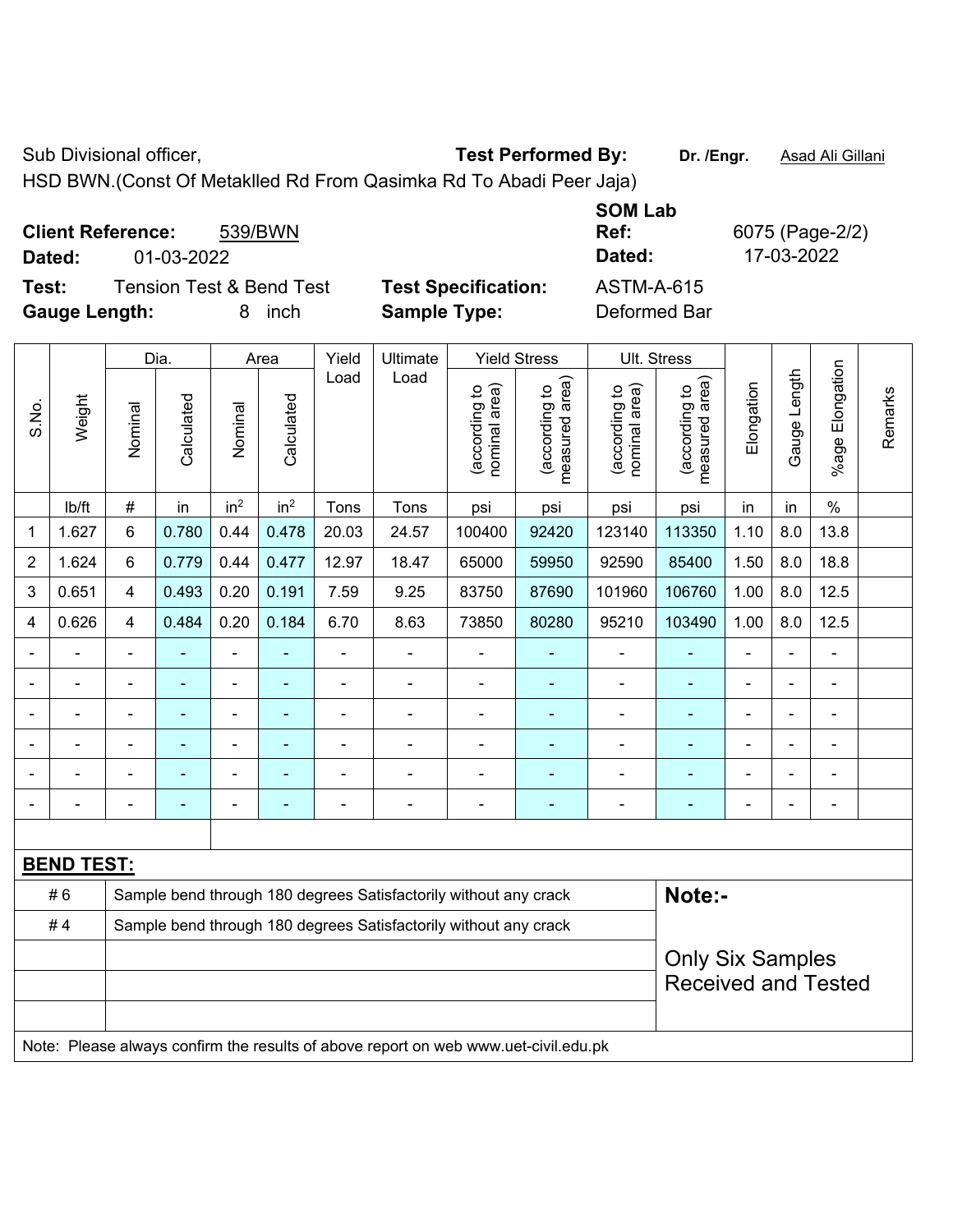Executive Engineer **Test Performed By:** Dr. /Engr. **Asad Ali Gillani** Collection Association Collection Association

Qadirabad Balloki Link Canal Div.Farooqabad.(New QB link officce Complex Residences & Boundary)

**Client Reference:** 200/7-G-I **Dated:** 15-03-2022 **Dated:** 17-03-2022 **Test:** Tension Test & Bend Test **Test Specification:** ASTM-A-615

**Gauge Length:** 8 inch **Sample Type:** Deformed Bar

**SOM Lab** 

**Ref:** 6076 (Page-1/1)

|                |                   |                          | Dia.                     |                 | Area                     | Yield          | Ultimate                                                         |                                | <b>Yield Stress</b>             |                                | Ult. Stress                                             |                          |                |                          |         |
|----------------|-------------------|--------------------------|--------------------------|-----------------|--------------------------|----------------|------------------------------------------------------------------|--------------------------------|---------------------------------|--------------------------------|---------------------------------------------------------|--------------------------|----------------|--------------------------|---------|
| S.No.          | Weight            | Nominal                  | Calculated               | Nominal         | Calculated               | Load           | Load                                                             | nominal area)<br>(according to | measured area)<br>(according to | nominal area)<br>(according to | (according to<br>measured area)                         | Elongation               | Gauge Length   | Elongation<br>$%$ age    | Remarks |
|                | lb/ft             | $\#$                     | in                       | in <sup>2</sup> | in <sup>2</sup>          | Tons           | Tons                                                             | psi                            | psi                             | psi                            | psi                                                     | in                       | in             | $\%$                     |         |
| 1              | 0.478             | $\overline{\mathbf{4}}$  | 0.422                    | 0.20            | 0.140                    | 4.20           | 6.24                                                             | 46320                          | 66160                           | 68800                          | 98280                                                   | 1.10                     | 8.0            | 13.8                     |         |
| $\overline{2}$ | 0.508             | 4                        | 0.436                    | 0.20            | 0.149                    | 4.61           | 7.29                                                             | 50810                          | 68200                           | 80370                          | 107880                                                  | 1.00                     | 8.0            | 12.5                     |         |
| $\blacksquare$ |                   | $\blacksquare$           | $\blacksquare$           | ÷,              | $\blacksquare$           | $\blacksquare$ | ÷,                                                               | $\blacksquare$                 | ۰                               | $\blacksquare$                 | $\blacksquare$                                          | ä,                       | $\blacksquare$ | $\overline{\phantom{a}}$ |         |
|                |                   | $\blacksquare$           | ۰                        | $\blacksquare$  |                          | ä,             | $\overline{a}$                                                   | ä,                             | ۰                               | $\overline{\phantom{a}}$       | $\blacksquare$                                          | $\blacksquare$           |                | $\blacksquare$           |         |
| $\overline{a}$ |                   | $\blacksquare$           | $\overline{\phantom{0}}$ | $\blacksquare$  | $\blacksquare$           | $\blacksquare$ | $\overline{a}$                                                   | $\blacksquare$                 | ۰                               | $\overline{\phantom{a}}$       | $\blacksquare$                                          | ۰                        | $\blacksquare$ | $\blacksquare$           |         |
| $\overline{a}$ |                   | $\overline{\phantom{0}}$ | ۰                        | $\blacksquare$  | $\blacksquare$           | $\blacksquare$ | ÷                                                                | $\blacksquare$                 | $\blacksquare$                  | $\overline{\phantom{a}}$       | $\overline{\phantom{a}}$                                | $\blacksquare$           |                | $\blacksquare$           |         |
| $\blacksquare$ |                   | $\blacksquare$           | $\blacksquare$           | $\blacksquare$  | $\overline{\phantom{a}}$ | ä,             | $\blacksquare$                                                   | ÷                              | $\blacksquare$                  | $\blacksquare$                 | $\blacksquare$                                          | $\blacksquare$           |                | $\blacksquare$           |         |
|                |                   |                          | $\overline{\phantom{0}}$ | ÷               |                          | ÷              | $\blacksquare$                                                   | ÷                              | ÷                               |                                | ÷                                                       | $\overline{\phantom{0}}$ |                | $\overline{a}$           |         |
| $\blacksquare$ |                   | $\blacksquare$           | ۰                        | $\blacksquare$  |                          | $\blacksquare$ | $\blacksquare$                                                   | $\blacksquare$                 | $\blacksquare$                  |                                | ٠                                                       | $\overline{\phantom{0}}$ |                | $\blacksquare$           |         |
| $\blacksquare$ |                   | $\blacksquare$           | ۰                        | $\blacksquare$  | $\blacksquare$           | $\blacksquare$ | $\blacksquare$                                                   | ä,                             | ۰                               | $\overline{\phantom{a}}$       | $\blacksquare$                                          | ۰                        |                | $\blacksquare$           |         |
|                |                   |                          |                          |                 |                          |                |                                                                  |                                |                                 |                                |                                                         |                          |                |                          |         |
|                | <b>BEND TEST:</b> |                          |                          |                 |                          |                |                                                                  |                                |                                 |                                |                                                         |                          |                |                          |         |
|                | #4                |                          |                          |                 |                          |                | Sample bend through 180 degrees Satisfactorily without any crack |                                |                                 |                                | Note:-                                                  |                          |                |                          |         |
|                |                   |                          |                          |                 |                          |                |                                                                  |                                |                                 |                                |                                                         |                          |                |                          |         |
|                |                   |                          |                          |                 |                          |                |                                                                  |                                |                                 |                                | <b>Only Three Samples</b><br><b>Received and Tested</b> |                          |                |                          |         |
|                |                   |                          |                          |                 |                          |                |                                                                  |                                |                                 |                                |                                                         |                          |                |                          |         |

Note: Please always confirm the results of above report on web www.uet-civil.edu.pk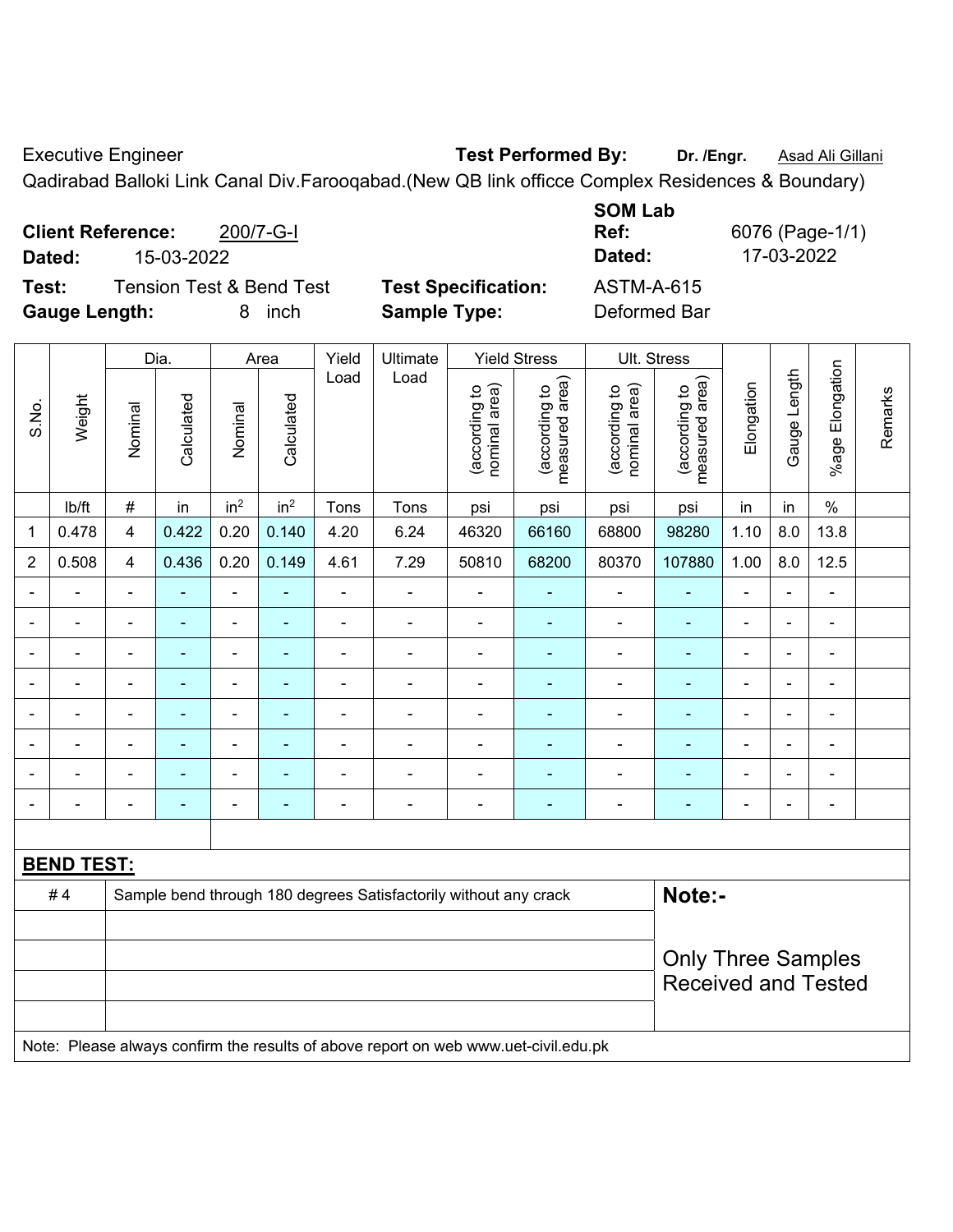Guarantee Engineers Pvt.Ltd. **Test Performed By:** Dr. /Engr. **Asad Ali Gillani** 

Director,(Project:- Magna Textile Industries Pvt Ltd At Sahianwala Faisalabad)

| <b>Client Reference:</b> | GR/PROJECTS/05/01 | <b>Ref</b> | 6077 (Page-1 |
|--------------------------|-------------------|------------|--------------|
| Dated:                   | 16-03-2022        | Dated:     | 17-03-2022   |

**Test:** Tension Test & Bend Test **Test Specification:** ASTM-A-615 **Gauge Length:** 8 inch **Sample Type:** Deformed Bar

**Ref:** 6077 (Page-1/1)

|       |                   |                | Dia.                   |                 | Area            | Yield          | Ultimate                                                                            |                               | <b>Yield Stress</b>             |                                | Ult. Stress                     |                |              |                       |         |
|-------|-------------------|----------------|------------------------|-----------------|-----------------|----------------|-------------------------------------------------------------------------------------|-------------------------------|---------------------------------|--------------------------------|---------------------------------|----------------|--------------|-----------------------|---------|
| S.No. | Weight            | Nominal        | Calculated             | Nominal         | Calculated      | Load           | Load                                                                                | nominal area)<br>according to | measured area)<br>(according to | nominal area)<br>(according to | measured area)<br>(according to | Elongation     | Gauge Length | Elongation<br>$%$ age | Remarks |
|       | lb/ft             | $\#$           | in                     | in <sup>2</sup> | in <sup>2</sup> | Tons           | Tons                                                                                | psi                           | psi                             | psi                            | psi                             | in             | in           | $\%$                  |         |
| 1     | 2.579             | 8              | 0.982                  | 0.79            | 0.758           | 25.84          | 33.86                                                                               | 72140                         | 75190                           | 94540                          | 98530                           | 1.30           | 8.0          | 16.3                  |         |
| 2     | 2.607             | 8              | 0.988                  | 0.79            | 0.766           | 25.71          | 34.15                                                                               | 71770                         | 74020                           | 95340                          | 98320                           | 1.40           | 8.0          | 17.5                  |         |
| 3     | 1.010             | 5              | 0.615                  | 0.31            | 0.297           | 11.01          | 13.37                                                                               | 78330                         | 81750                           | 95150                          | 99310                           | 1.10           | 8.0          | 13.8                  |         |
| 4     | 1.014             | 5              | 0.616                  | 0.31            | 0.298           | 10.83          | 13.35                                                                               | 77020                         | 80120                           | 95000                          | 98830                           | 1.10           | 8.0          | 13.8                  |         |
| 5     | 0.637             | 4              | 0.488                  | 0.20            | 0.187           | 5.47           | 8.02                                                                                | 60370                         | 64560                           | 88470                          | 94620                           | 1.30           | 8.0          | 16.3                  |         |
| 6     | 0.635             | 4              | 0.488                  | 0.20            | 0.187           | 5.47           | 8.10                                                                                | 60370                         | 64560                           | 89370                          | 95580                           | 1.10           | 8.0          | 13.8                  |         |
|       |                   | $\blacksquare$ | $\blacksquare$         | $\blacksquare$  | $\blacksquare$  | $\blacksquare$ | $\blacksquare$                                                                      | $\blacksquare$                | ÷                               | $\overline{\phantom{a}}$       | $\blacksquare$                  | $\blacksquare$ |              | $\blacksquare$        |         |
|       |                   | ä,             | $\blacksquare$         | $\blacksquare$  | ۰               | $\blacksquare$ | $\blacksquare$                                                                      | $\blacksquare$                | ۰                               | ÷                              | $\blacksquare$                  | $\blacksquare$ |              | $\blacksquare$        |         |
|       |                   |                | $\blacksquare$         | $\blacksquare$  |                 | $\blacksquare$ | $\blacksquare$                                                                      | ä,                            | ۰                               | ä,                             | ä,                              | $\blacksquare$ |              | $\blacksquare$        |         |
|       |                   |                |                        |                 |                 |                |                                                                                     | -                             |                                 |                                |                                 |                |              | $\blacksquare$        |         |
|       |                   |                |                        |                 |                 |                |                                                                                     |                               |                                 |                                |                                 |                |              |                       |         |
|       | <b>BEND TEST:</b> |                |                        |                 |                 |                |                                                                                     |                               |                                 |                                |                                 |                |              |                       |         |
|       |                   |                | No Bend test performed |                 |                 |                |                                                                                     |                               |                                 |                                | Note:-                          |                |              |                       |         |
|       |                   |                |                        |                 |                 |                |                                                                                     |                               |                                 |                                |                                 |                |              |                       |         |
|       |                   |                |                        |                 |                 |                |                                                                                     |                               |                                 |                                | <b>Only Six Samples</b>         |                |              |                       |         |
|       |                   |                |                        |                 |                 |                |                                                                                     |                               |                                 |                                | <b>Received and Tested</b>      |                |              |                       |         |
|       |                   |                |                        |                 |                 |                |                                                                                     |                               |                                 |                                |                                 |                |              |                       |         |
|       |                   |                |                        |                 |                 |                | Note: Please always confirm the results of above report on web www.uet-civil.edu.pk |                               |                                 |                                |                                 |                |              |                       |         |

**SOM Lab**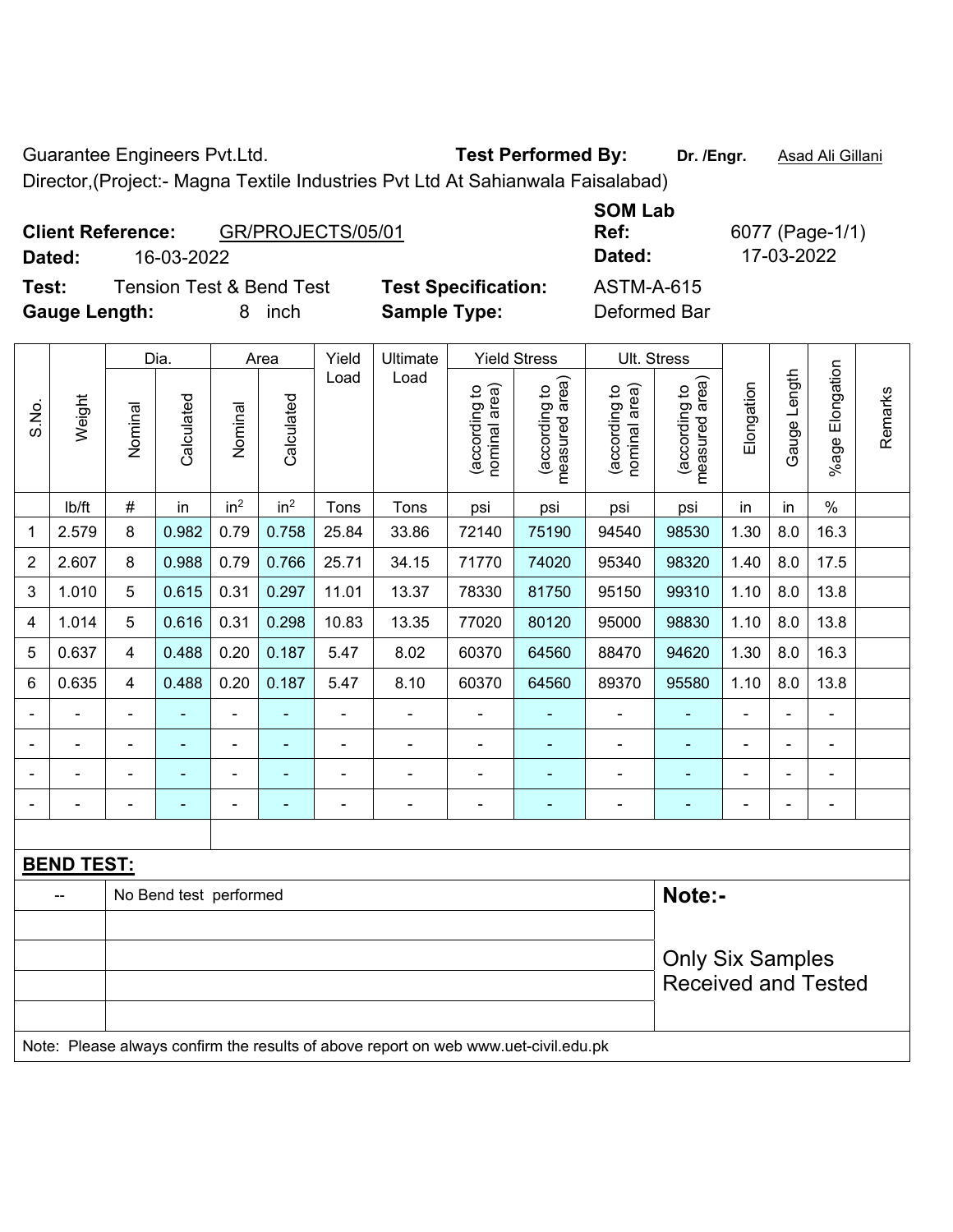Kashif Riaz **Test Performed By:** Dr. /Engr. **Asad Ali Gillani** Cashif Riaz **Dr.** *Asad Ali Gillani* 

PM Kashif Riaz & Associates.(Const.Of Infra Structure Work Akhuwat Uni Mustafabad Kasur)

**Client Reference:** 01/LAB/02 **Dated:** 17-03-2022 **Dated:** 17-03-2022 **Test:** Tension Test & Bend Test **Test Specification:** ASTM-A-615

**SOM Lab Ref:** 6078 (Page-1/1)

**Gauge Length:** 8 inch **Sample Type:** Deformed Bar (Mughal Steel)

|                |                   |                | Dia.           |                              | Area            | Yield          | Ultimate                                                                            |                                | <b>Yield Stress</b>             | Ult. Stress                    |                                 |                |                |                           |         |
|----------------|-------------------|----------------|----------------|------------------------------|-----------------|----------------|-------------------------------------------------------------------------------------|--------------------------------|---------------------------------|--------------------------------|---------------------------------|----------------|----------------|---------------------------|---------|
| S.No.          | Weight            | Nominal        | Calculated     | Nominal                      | Calculated      | Load           | Load                                                                                | nominal area)<br>(according to | measured area)<br>(according to | nominal area)<br>(according to | (according to<br>measured area) | Elongation     | Gauge Length   | Elongation<br>$%$ age $ $ | Remarks |
|                | lb/ft             | $\#$           | in             | in <sup>2</sup>              | in <sup>2</sup> | Tons           | Tons                                                                                | psi                            | psi                             | psi                            | psi                             | in             | in             | $\%$                      |         |
| 1              | 2.613             | 8              | 0.989          | 0.79                         | 0.768           | 26.68          | 34.71                                                                               | 74480                          | 76610                           | 96900                          | 99680                           | 1.30           | 8.0            | 16.3                      |         |
| $\overline{2}$ | 1.487             | 6              | 0.746          | 0.44                         | 0.437           | 16.41          | 20.00                                                                               | 82260                          | 82830                           | 100250                         | 100940                          | 1.10           | 8.0            | 13.8                      |         |
| 3              | 0.655             | $\overline{4}$ | 0.494          | 0.20                         | 0.192           | 6.93           | 8.53                                                                                | 76440                          | 79620                           | 94090                          | 98010                           | 1.00           | 8.0            | 12.5                      |         |
|                |                   |                |                | $\blacksquare$               | ۰               | $\blacksquare$ | $\blacksquare$                                                                      |                                |                                 | $\overline{\phantom{a}}$       | ۰                               | ä,             | $\blacksquare$ | ä,                        |         |
|                |                   |                | $\blacksquare$ | $\blacksquare$               | $\blacksquare$  | $\blacksquare$ | ÷,                                                                                  | $\blacksquare$                 | $\blacksquare$                  | $\blacksquare$                 | $\blacksquare$                  | $\blacksquare$ | $\blacksquare$ | $\blacksquare$            |         |
|                | $\blacksquare$    |                | Ē,             | $\qquad \qquad \blacksquare$ | ۰               | L,             | $\blacksquare$                                                                      | Ē,                             | $\blacksquare$                  | $\blacksquare$                 | ÷                               | $\blacksquare$ | $\blacksquare$ | $\blacksquare$            |         |
|                | $\blacksquare$    |                | $\blacksquare$ | ÷,                           | ۰               | $\blacksquare$ | $\blacksquare$                                                                      | $\blacksquare$                 | $\blacksquare$                  |                                | ۰                               | $\blacksquare$ |                | ä,                        |         |
|                |                   |                |                |                              |                 |                |                                                                                     |                                |                                 |                                |                                 |                |                |                           |         |
|                |                   |                |                | ÷                            |                 |                |                                                                                     |                                |                                 |                                |                                 |                |                |                           |         |
|                |                   |                |                | ۰                            | ۳               | -              | $\overline{\phantom{0}}$                                                            |                                | $\blacksquare$                  | -                              | ۰                               | $\blacksquare$ |                | $\overline{\phantom{a}}$  |         |
|                |                   |                |                |                              |                 |                |                                                                                     |                                |                                 |                                |                                 |                |                |                           |         |
|                | <b>BEND TEST:</b> |                |                |                              |                 |                |                                                                                     |                                |                                 |                                |                                 |                |                |                           |         |
|                | # 8               |                |                |                              |                 |                | Sample bend through 180 degrees Satisfactorily without any crack                    |                                |                                 |                                | Note:-                          |                |                |                           |         |
|                | #6                |                |                |                              |                 |                | Sample bend through 180 degrees Satisfactorily without any crack                    |                                |                                 |                                |                                 |                |                |                           |         |
|                | #4                |                |                |                              |                 |                | Sample bend through 180 degrees Satisfactorily without any crack                    |                                |                                 |                                | <b>Only Six Samples</b>         |                |                |                           |         |
|                |                   |                |                |                              |                 |                |                                                                                     |                                |                                 |                                | <b>Received and Tested</b>      |                |                |                           |         |
|                |                   |                |                |                              |                 |                |                                                                                     |                                |                                 |                                |                                 |                |                |                           |         |
|                |                   |                |                |                              |                 |                | Note: Please always confirm the results of above report on web www.uet-civil.edu.pk |                                |                                 |                                |                                 |                |                |                           |         |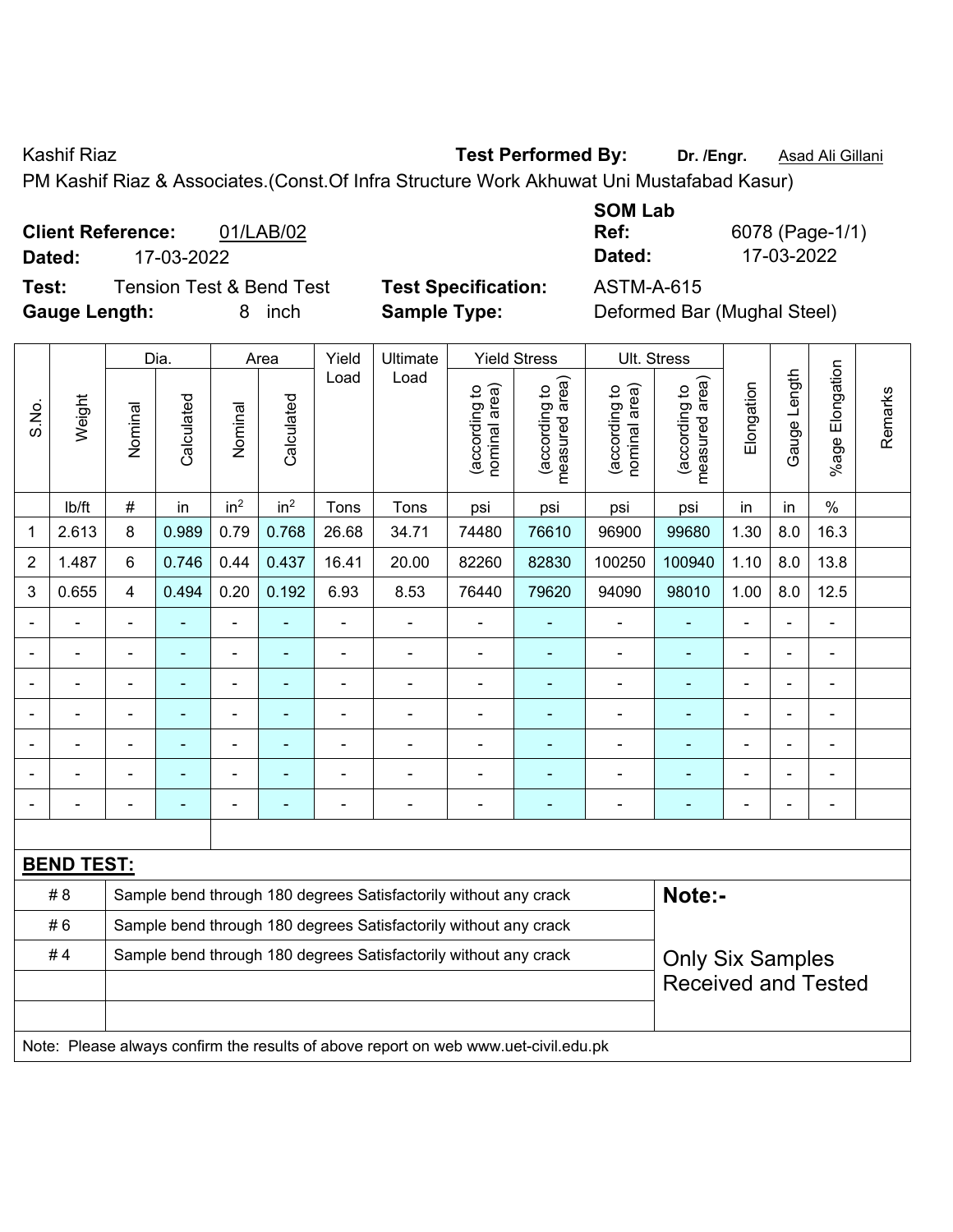Dr.Muhammad Masood Ahmad **Test Performed By:** Dr. /Engr. **Asad Ali Gillani** 

RE,Barrage,IBC.(Rehabilation And Modernization Of IB.Const. Of Building At IB Irrigation Colony)

| <b>Client Reference:</b> | IBC/RE/UET-003 | Ref:   | 6079 (Page-1 |
|--------------------------|----------------|--------|--------------|
| Dated:                   | 16-03-2022     | Dated: | 17-03-2022   |

**Test:** Tension Test & Bend Test **Test Specification:** ASTM-A-615 **Gauge Length:** 8 inch **Sample Type:** Deformed Bar (Agha Steel)

**SOM Lab Ref:** 6079 (Page-1/1)

Dia. | Area | Yield | Ultimate | Yield Stress | Ult. Stress %age Elongation **Elongation** e Length Gauge Length Load Load ding to<br>area) measured area) ding to<br>area) measured area) ngation ding to<br>I area) **Elongation** ling to<br>I area) nominal area) nominal area) (according to (according to (according to (according to **Calculated Calculated** lated lated Nominal  $\overline{\mathbf{g}}$ 

| S.No.                    | Weight                                                                                               | Nominal        | Calculated | Nominal         | Calculated      |                |                                                                                     | nominal area)<br>(according to | (according to<br>measured area<br>measured | nominal area)<br>(according to | (according to<br>measured area | Elongation     | Gauge Leng | Elongat<br>$%$ age | Remarks |
|--------------------------|------------------------------------------------------------------------------------------------------|----------------|------------|-----------------|-----------------|----------------|-------------------------------------------------------------------------------------|--------------------------------|--------------------------------------------|--------------------------------|--------------------------------|----------------|------------|--------------------|---------|
|                          | lb/ft                                                                                                | $\#$           | in         | in <sup>2</sup> | in <sup>2</sup> | Tons           | Tons                                                                                | psi                            | psi                                        | psi                            | psi                            | in             | in         | $\%$               |         |
| 1                        | 1.664                                                                                                | 6              | 0.789      | 0.44            | 0.489           | 15.70          | 21.20                                                                               | 78690                          | 70800                                      | 106280                         | 95630                          | 1.30           | 8.0        | 16.3               |         |
| $\overline{2}$           | 1.680                                                                                                | $6\phantom{1}$ | 0.793      | 0.44            | 0.494           | 15.80          | 21.56                                                                               | 79200                          | 70540                                      | 108070                         | 96250                          | 1.10           | 8.0        | 13.8               |         |
| $\mathbf{3}$             | 1.676                                                                                                | 6              | 0.792      | 0.44            | 0.493           | 16.00          | 21.76                                                                               | 80220                          | 71600                                      | 109090                         | 97360                          | 1.40           | 8.0        | 17.5               |         |
| $\overline{\mathcal{A}}$ | 1.680                                                                                                | 6              | 0.793      | 0.44            | 0.494           | 15.90          | 21.58                                                                               | 79710                          | 71000                                      | 108170                         | 96350                          | 1.30           | 8.0        | 16.3               |         |
| 5                        | 0.597                                                                                                | $\overline{4}$ | 0.472      | 0.20            | 0.175           | 6.22           | 7.92                                                                                | 68570                          | 78370                                      | 87340                          | 99820                          | 1.20           | 8.0        | 15.0               |         |
| $\,6$                    | 0.602                                                                                                | 4              | 0.475      | 0.20            | 0.177           | 6.29           | 7.97                                                                                | 69360                          | 78370                                      | 87910                          | 99330                          | 1.10           | 8.0        | 13.8               |         |
| $\overline{7}$           | 0.598                                                                                                | $\overline{4}$ | 0.473      | 0.20            | 0.176           | 6.34           | 8.05                                                                                | 69920                          | 79450                                      | 88800                          | 100910                         | 1.00           | 8.0        | 12.5               |         |
| 8                        | 0.598                                                                                                | $\overline{4}$ | 0.473      | 0.20            | 0.176           | 6.19           | 7.95                                                                                | 68230                          | 77540                                      | 87680                          | 99640                          | 1.20           | 8.0        | 15.0               |         |
|                          |                                                                                                      | Ē,             |            |                 | $\blacksquare$  |                |                                                                                     |                                |                                            |                                | $\blacksquare$                 |                |            | ÷,                 |         |
|                          |                                                                                                      |                |            |                 | ۰               | $\blacksquare$ | $\blacksquare$                                                                      | $\overline{\phantom{0}}$       | ۰                                          | $\blacksquare$                 | ۰                              | $\blacksquare$ |            | $\blacksquare$     |         |
|                          |                                                                                                      |                |            |                 |                 |                |                                                                                     |                                |                                            |                                |                                |                |            |                    |         |
|                          | <b>BEND TEST:</b>                                                                                    |                |            |                 |                 |                |                                                                                     |                                |                                            |                                |                                |                |            |                    |         |
|                          | #6                                                                                                   |                |            |                 |                 |                | Sample bend through 180 degrees Satisfactorily without any crack                    |                                |                                            |                                | Note:-                         |                |            |                    |         |
|                          | #6                                                                                                   |                |            |                 |                 |                | Sample bend through 180 degrees Satisfactorily without any crack                    |                                |                                            |                                |                                |                |            |                    |         |
|                          | #4                                                                                                   |                |            |                 |                 |                | Sample bend through 180 degrees Satisfactorily without any crack                    |                                |                                            |                                | <b>Only Twelve Samples</b>     |                |            |                    |         |
|                          | <b>Received and Tested</b><br>#4<br>Sample bend through 180 degrees Satisfactorily without any crack |                |            |                 |                 |                |                                                                                     |                                |                                            |                                |                                |                |            |                    |         |
|                          |                                                                                                      |                |            |                 |                 |                |                                                                                     |                                |                                            |                                |                                |                |            |                    |         |
|                          |                                                                                                      |                |            |                 |                 |                | Note: Please always confirm the results of above report on web www.uet-civil.edu.pk |                                |                                            |                                |                                |                |            |                    |         |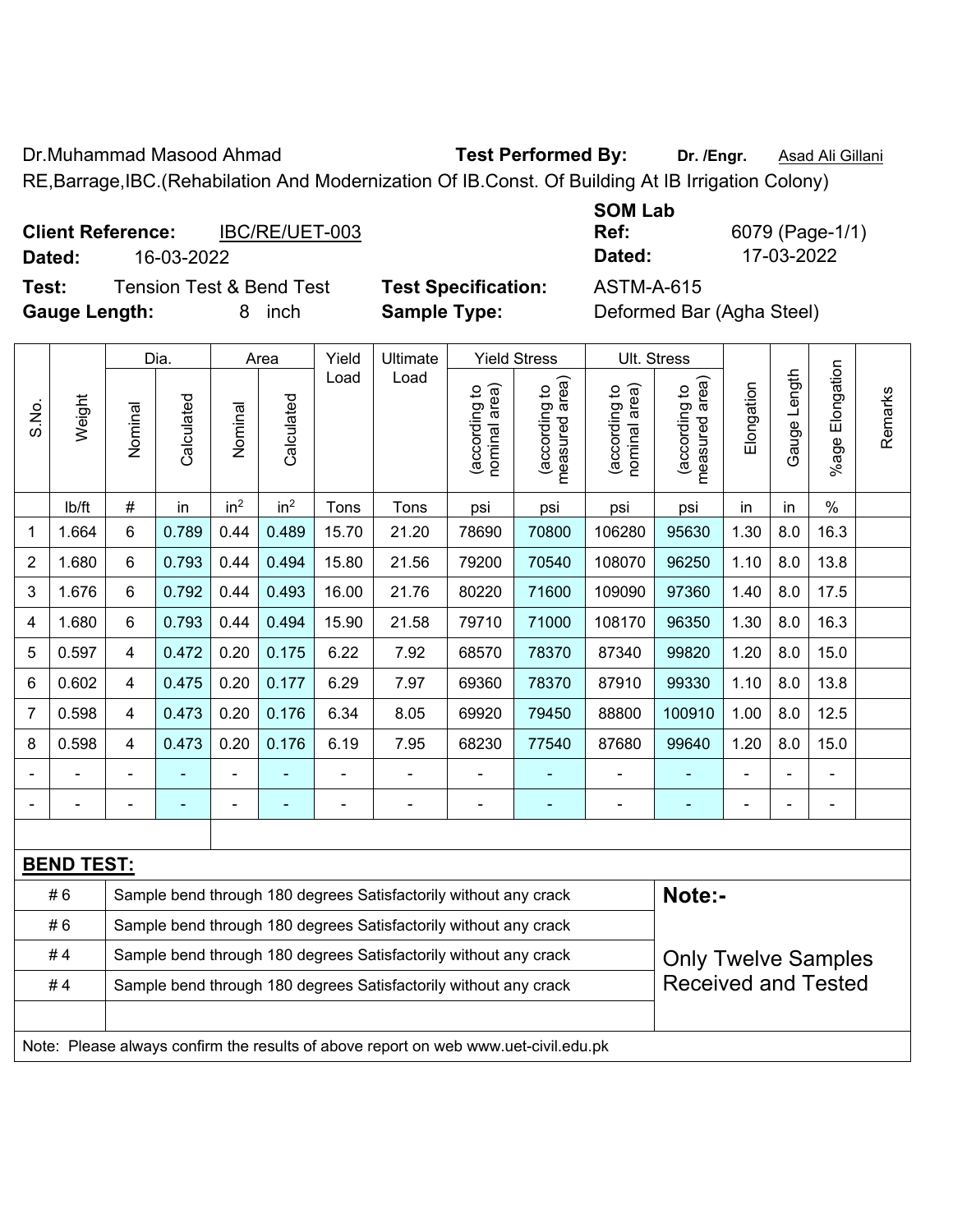Dr.Muhammad Masood Ahmad **Test Performed By: Dr. /Engr.** Asad Ali Gillani

RE,Barrage,IBC.(Rehabilation And Modernization Of IB.Const. Of Building At IB Irrigation Colony)

| <b>Client Reference:</b><br>Dated: | 16-03-2022 | IBC/RE/UET-002           |                            | <b>SOM Lab</b><br>Ref:<br>Dated:       | 6080 (Page-1/1)<br>17-03-2022 |
|------------------------------------|------------|--------------------------|----------------------------|----------------------------------------|-------------------------------|
| Test:                              |            | Tension Test & Bend Test | <b>Test Specification:</b> | <b>ASTM-A-615</b><br>Deformed Bar (Pak |                               |
| <b>Gauge Length:</b>               |            | inch                     | <b>Sample Type:</b>        | Steel)                                 |                               |

|                          |                   |                | Dia.           |                 | Area            | Yield          | Ultimate                                                                            |                                | <b>Yield Stress</b>             | Ult. Stress                    |                                 |                |                          |                 |         |
|--------------------------|-------------------|----------------|----------------|-----------------|-----------------|----------------|-------------------------------------------------------------------------------------|--------------------------------|---------------------------------|--------------------------------|---------------------------------|----------------|--------------------------|-----------------|---------|
| S.No.                    | Weight            | Nominal        | Calculated     | Nominal         | Calculated      | Load           | Load                                                                                | nominal area)<br>(according to | measured area)<br>(according to | nominal area)<br>(according to | measured area)<br>(according to | Elongation     | Gauge Length             | %age Elongation | Remarks |
|                          | lb/ft             | $\#$           | in             | in <sup>2</sup> | in <sup>2</sup> | Tons           | Tons                                                                                | psi                            | psi                             | psi                            | psi                             | in             | in                       | $\%$            |         |
| 1                        | 0.664             | 4              | 0.498          | 0.20            | 0.195           | 4.43           | 6.09                                                                                | 48900                          | 50150                           | 67110                          | 68830                           | 1.70           | 8.0                      | 21.3            |         |
| 2                        | 0.678             | 4              | 0.503          | 0.20            | 0.199           | 4.49           | 6.49                                                                                | 49460                          | 49710                           | 71610                          | 71970                           | 1.60           | 8.0                      | 20.0            |         |
| 3                        | 0.652             | 4              | 0.494          | 0.20            | 0.192           | 4.35           | 6.27                                                                                | 48000                          | 50000                           | 69130                          | 72010                           | 1.50           | 8.0                      | 18.8            |         |
| 4                        | 0.655             | 4              | 0.494          | 0.20            | 0.192           | 4.08           | 5.78                                                                                | 44970                          | 46840                           | 63740                          | 66390                           | 1.60           | 8.0                      | 20.0            |         |
|                          |                   | L,             |                | ä,              |                 | ÷,             |                                                                                     |                                |                                 |                                |                                 | $\blacksquare$ |                          |                 |         |
|                          |                   |                |                | ä,              |                 | L,             |                                                                                     | L,                             |                                 |                                |                                 |                |                          |                 |         |
|                          |                   | $\blacksquare$ | $\blacksquare$ | $\blacksquare$  |                 | ä,             | $\blacksquare$                                                                      | $\blacksquare$                 | $\blacksquare$                  | $\overline{\phantom{0}}$       | $\blacksquare$                  | $\blacksquare$ | $\blacksquare$           | $\blacksquare$  |         |
| $\blacksquare$           |                   | $\blacksquare$ | $\blacksquare$ | $\overline{a}$  |                 | $\overline{a}$ | $\blacksquare$                                                                      | $\blacksquare$                 | ۰                               | $\overline{\phantom{0}}$       | $\blacksquare$                  | $\blacksquare$ | $\blacksquare$           | ۰               |         |
| $\overline{\phantom{0}}$ |                   |                | ۰              | ÷               |                 | ä,             | $\blacksquare$                                                                      | -                              | ۰                               |                                | $\blacksquare$                  | $\blacksquare$ | $\overline{\phantom{0}}$ | $\blacksquare$  |         |
| $\blacksquare$           |                   | L,             | $\blacksquare$ | ÷               | Ē.              | ä,             | $\blacksquare$                                                                      | L,                             | ۰                               | $\blacksquare$                 | $\blacksquare$                  | $\blacksquare$ |                          | $\blacksquare$  |         |
|                          |                   |                |                |                 |                 |                |                                                                                     |                                |                                 |                                |                                 |                |                          |                 |         |
|                          | <b>BEND TEST:</b> |                |                |                 |                 |                |                                                                                     |                                |                                 |                                |                                 |                |                          |                 |         |
|                          | #4                |                |                |                 |                 |                | Sample bend through 180 degrees Satisfactorily without any crack                    |                                |                                 |                                | Note:-                          |                |                          |                 |         |
|                          | #4                |                |                |                 |                 |                | Sample bend through 180 degrees Satisfactorily without any crack                    |                                |                                 |                                |                                 |                |                          |                 |         |
|                          |                   |                |                |                 |                 |                |                                                                                     |                                |                                 |                                | <b>Only Six Samples</b>         |                |                          |                 |         |
|                          |                   |                |                |                 |                 |                |                                                                                     |                                |                                 |                                | <b>Received and Tested</b>      |                |                          |                 |         |
|                          |                   |                |                |                 |                 |                |                                                                                     |                                |                                 |                                |                                 |                |                          |                 |         |
|                          |                   |                |                |                 |                 |                | Note: Please always confirm the results of above report on web www.uet-civil.edu.pk |                                |                                 |                                |                                 |                |                          |                 |         |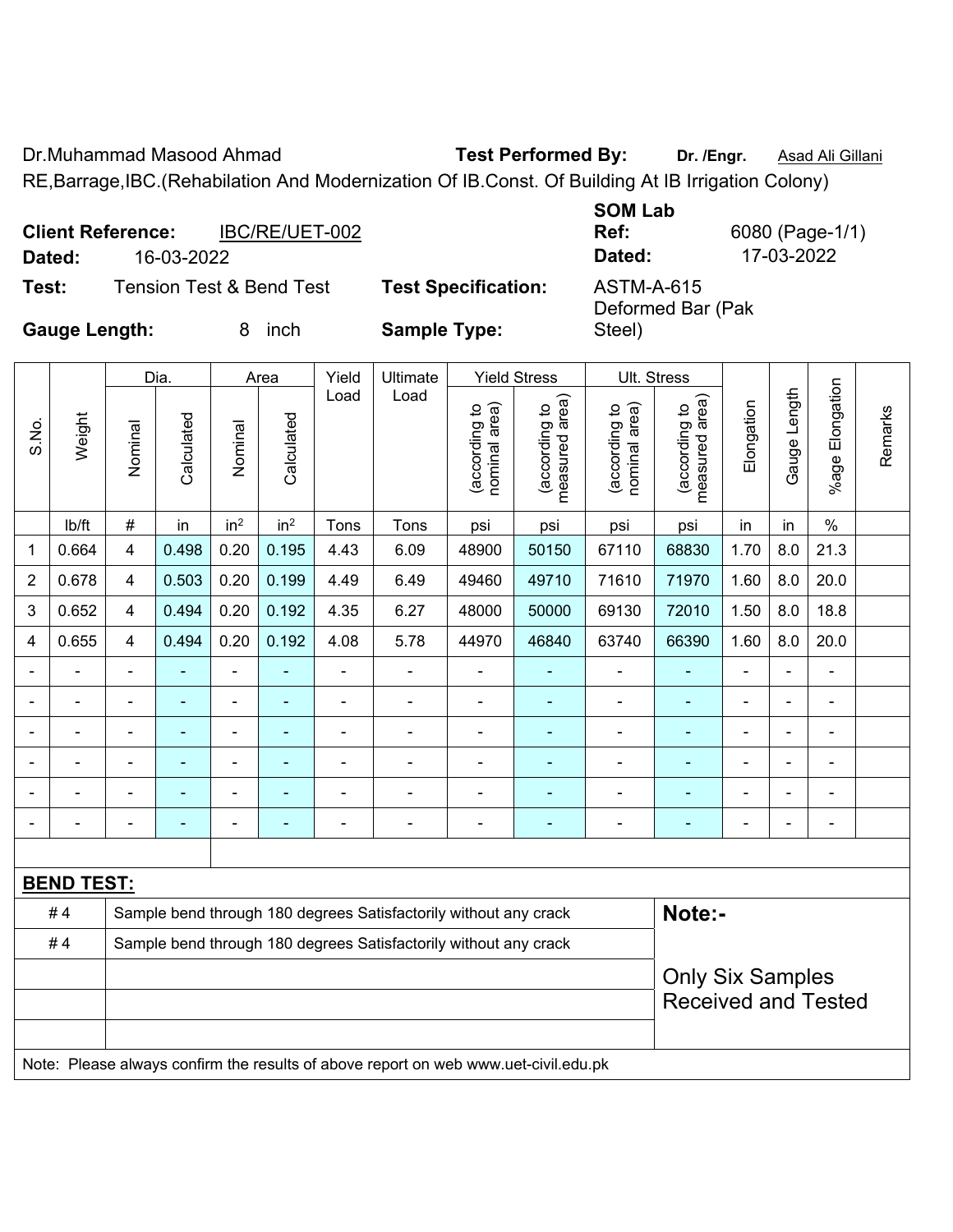Sub Divisional officer, **Test Performed By:** Dr. /Engr. **Asad Ali Gillani** Associated By: Dr. /Engr. **Asad Ali Gillani** 

BSD Hafizabad.(Const.Of The Building DPO Office Hafizabad)

|                          |            |                          |                            | <b>SOM Lab</b>    |                 |
|--------------------------|------------|--------------------------|----------------------------|-------------------|-----------------|
| <b>Client Reference:</b> |            | 1110/HZ                  |                            | Ref:              | 6081 (Page-1/1) |
| Dated:                   | 11-03-2022 |                          |                            | Dated:            | 17-03-2022      |
| Test:                    |            | Tension Test & Bend Test | <b>Test Specification:</b> | <b>ASTM-A-615</b> |                 |
| <b>Gauge Length:</b>     |            | inch<br>8.               | <b>Sample Type:</b>        | Deformed Bar      |                 |

|       |                   |                | Dia.       |                          | Area            | Yield          | Ultimate                                                                            |                                | <b>Yield Stress</b>             |                                | Ult. Stress                     |                |              |                       |         |
|-------|-------------------|----------------|------------|--------------------------|-----------------|----------------|-------------------------------------------------------------------------------------|--------------------------------|---------------------------------|--------------------------------|---------------------------------|----------------|--------------|-----------------------|---------|
| S.No. | Weight            | Nominal        | Calculated | Nominal                  | Calculated      | Load           | Load                                                                                | nominal area)<br>(according to | (according to<br>measured area) | nominal area)<br>(according to | (according to<br>measured area) | Elongation     | Gauge Length | Elongation<br>$%$ age | Remarks |
|       | lb/ft             | #              | in         | in <sup>2</sup>          | in <sup>2</sup> | Tons           | Tons                                                                                | psi                            | psi                             | psi                            | psi                             | in             | in           | $\%$                  |         |
| 1     | 2.681             | 8              | 1.002      | 0.79                     | 0.788           | 28.59          | 38.48                                                                               | 79830                          | 80030                           | 107430                         | 107700                          | 1.20           | 8.0          | 15.0                  |         |
| 2     | 2.672             | 8              | 1.000      | 0.79                     | 0.785           | 27.88          | 37.46                                                                               | 77830                          | 78330                           | 104580                         | 105250                          | 1.00           | 8.0          | 12.5                  |         |
| 3     | 1.499             | 6              | 0.749      | 0.44                     | 0.441           | 14.63          | 20.92                                                                               | 73320                          | 73160                           | 104850                         | 104610                          | 1.10           | 8.0          | 13.8                  |         |
| 4     | 1.496             | 6              | 0.748      | 0.44                     | 0.440           | 14.53          | 20.74                                                                               | 72810                          | 72810                           | 103980                         | 103980                          | 1.20           | 8.0          | 15.0                  |         |
| 5     | 0.696             | $\overline{4}$ | 0.511      | 0.20                     | 0.205           | 6.78           | 8.92                                                                                | 74750                          | 72930                           | 98360                          | 95960                           | 1.00           | 8.0          | 12.5                  |         |
| 6     | 0.702             | $\overline{4}$ | 0.512      | 0.20                     | 0.206           | 6.80           | 9.02                                                                                | 74980                          | 72800                           | 99480                          | 96590                           | 1.20           | 8.0          | 15.0                  |         |
|       |                   |                |            |                          |                 |                | ä,                                                                                  | $\blacksquare$                 |                                 |                                |                                 |                |              |                       |         |
|       | $\blacksquare$    |                | ÷,         | ÷,                       |                 | $\blacksquare$ | ä,                                                                                  | $\blacksquare$                 | ۰                               | $\blacksquare$                 | $\blacksquare$                  | $\blacksquare$ |              | $\blacksquare$        |         |
|       |                   |                | ۰          | ۰                        |                 |                | $\blacksquare$                                                                      |                                | ۰                               | $\blacksquare$                 | $\blacksquare$                  |                |              | ÷                     |         |
|       | ÷                 |                | ä,         | $\overline{\phantom{0}}$ |                 |                | ÷                                                                                   | $\blacksquare$                 | ä,                              | $\blacksquare$                 | $\blacksquare$                  | $\blacksquare$ |              | $\blacksquare$        |         |
|       |                   |                |            |                          |                 |                |                                                                                     |                                |                                 |                                |                                 |                |              |                       |         |
|       | <b>BEND TEST:</b> |                |            |                          |                 |                |                                                                                     |                                |                                 |                                |                                 |                |              |                       |         |
|       | # 8               |                |            |                          |                 |                | Sample bend through 180 degrees Satisfactorily without any crack                    |                                |                                 |                                | Note:-                          |                |              |                       |         |
|       | #6                |                |            |                          |                 |                | Sample bend through 180 degrees Satisfactorily without any crack                    |                                |                                 |                                |                                 |                |              |                       |         |
|       | #4                |                |            |                          |                 |                | Sample bend through 180 degrees Satisfactorily without any crack                    |                                |                                 |                                | <b>Only Nine Samples</b>        |                |              |                       |         |
|       |                   |                |            |                          |                 |                |                                                                                     |                                |                                 |                                | <b>Received and Tested</b>      |                |              |                       |         |
|       |                   |                |            |                          |                 |                |                                                                                     |                                |                                 |                                |                                 |                |              |                       |         |
|       |                   |                |            |                          |                 |                | Note: Please always confirm the results of above report on web www.uet-civil.edu.pk |                                |                                 |                                |                                 |                |              |                       |         |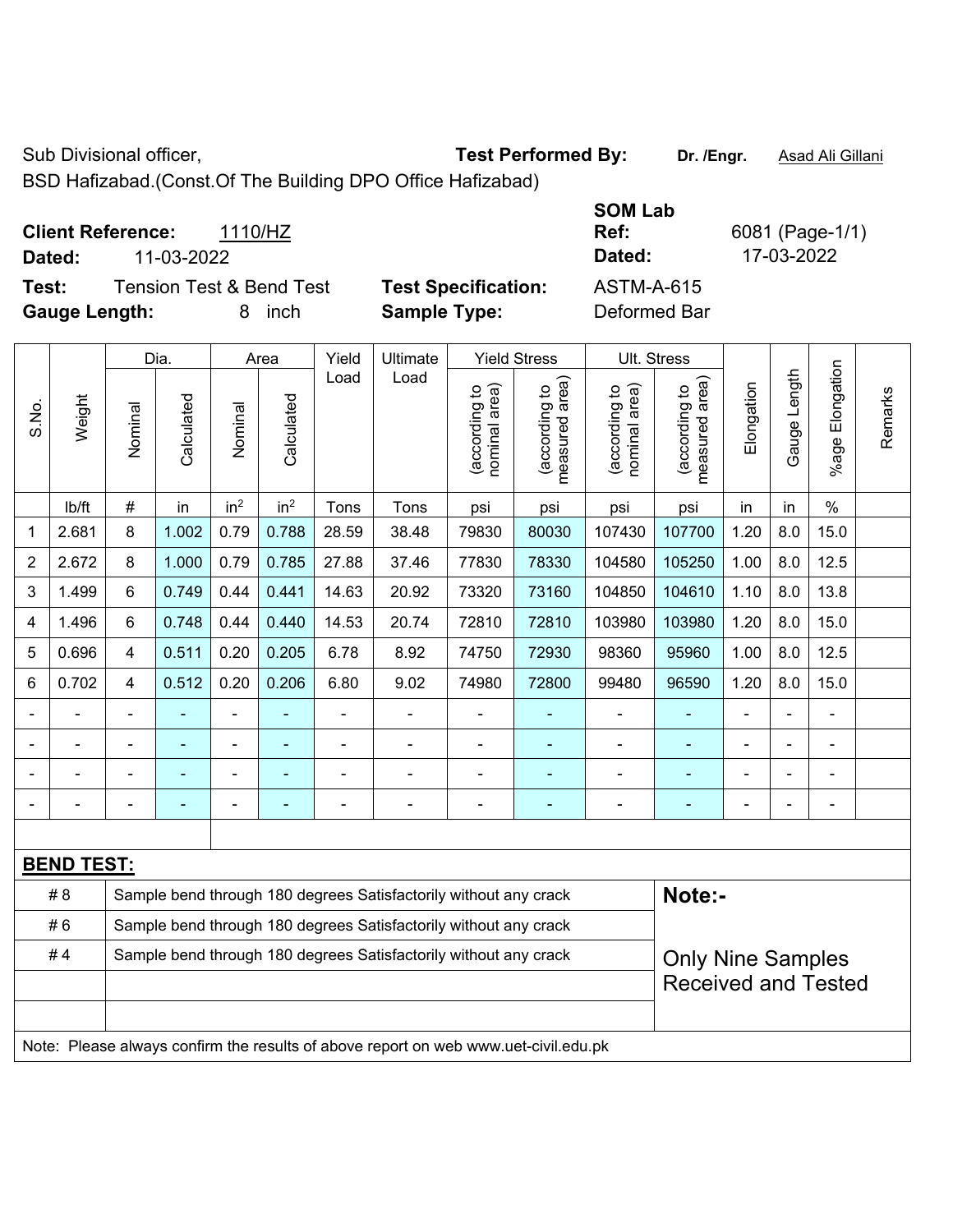Tahir Mehmood **Test Performed By: Dr. /Engr.** Asad Ali Gillani

Chief Engr. Zaitoon,New Lahore City.(Const Of Jamia Mosque New Lahore Ciity Ph-III)

| <b>Client Reference:</b> | NLC/CE/037                          |                            | Ref:       | 6083 (Page-1 |
|--------------------------|-------------------------------------|----------------------------|------------|--------------|
| Dated:                   | 17-03-2022                          |                            | Dated:     | 17-03-2022   |
| Test:                    | <b>Tension Test &amp; Bend Test</b> | <b>Test Specification:</b> | ASTM-A-615 |              |

**Gauge Length:** 8 inch **Sample Type:** Deformed Bar (Model Steel)

**Test Specification:** ASTM-A-615

| <b>SOM Lab</b> |                 |
|----------------|-----------------|
| Ref:           | 6083 (Page-1/1) |
| Dated:         | 17-03-2022      |

|                   | Dia.                                                                       |                | Area                         |                 | Yield          | Ultimate                 | <b>Yield Stress</b>            |                | Ult. Stress                     |                                                                                     |                          |                          |                              |                                              |
|-------------------|----------------------------------------------------------------------------|----------------|------------------------------|-----------------|----------------|--------------------------|--------------------------------|----------------|---------------------------------|-------------------------------------------------------------------------------------|--------------------------|--------------------------|------------------------------|----------------------------------------------|
| Weight            | Nominal                                                                    | Calculated     | Nominal                      | Calculated      |                |                          | (according to<br>nominal area) |                | (according to<br>nominal area)  | measured area)<br>(according to                                                     | Elongation               |                          |                              | Remarks                                      |
| lb/ft             | $\#$                                                                       | in             | in <sup>2</sup>              | in <sup>2</sup> | Tons           | Tons                     | psi                            | psi            | psi                             | psi                                                                                 | in                       | in                       | $\%$                         |                                              |
| 2.632             | 8                                                                          | 0.992          | 0.79                         | 0.773           | 22.70          | 34.51                    | 63380                          | 64770          | 96330                           | 98450                                                                               | 1.40                     | 8.0                      | 17.5                         |                                              |
| 2.630             | 8                                                                          | 0.992          | 0.79                         | 0.773           | 24.26          | 36.49                    | 67730                          | 69220          | 101880                          | 104120                                                                              | 1.30                     | 8.0                      | 16.3                         |                                              |
| ä,                | $\blacksquare$                                                             | $\blacksquare$ | $\blacksquare$               | ä,              | L,             | $\blacksquare$           | $\blacksquare$                 | $\blacksquare$ | ÷,                              | ÷,                                                                                  | $\blacksquare$           | $\ddot{\phantom{1}}$     | $\frac{1}{2}$                |                                              |
| ä,                | $\blacksquare$                                                             | $\blacksquare$ | $\overline{\phantom{0}}$     | ۰               | $\blacksquare$ | $\blacksquare$           | ä,                             | $\blacksquare$ | $\blacksquare$                  | $\blacksquare$                                                                      | $\blacksquare$           | $\blacksquare$           | $\frac{1}{2}$                |                                              |
|                   |                                                                            | $\blacksquare$ | $\blacksquare$               |                 | $\blacksquare$ | $\overline{\phantom{0}}$ | L.                             | $\blacksquare$ | $\blacksquare$                  | $\blacksquare$                                                                      |                          |                          | $\blacksquare$               |                                              |
|                   |                                                                            | $\blacksquare$ | $\qquad \qquad \blacksquare$ |                 | $\blacksquare$ | $\blacksquare$           | $\blacksquare$                 | ۰              | $\blacksquare$                  | $\overline{\phantom{0}}$                                                            |                          |                          | ۰                            |                                              |
| L.                |                                                                            | L.             | ÷,                           |                 |                | $\blacksquare$           | $\blacksquare$                 | $\blacksquare$ | $\blacksquare$                  | $\blacksquare$                                                                      | $\overline{\phantom{a}}$ |                          | $\blacksquare$               |                                              |
| $\blacksquare$    | $\blacksquare$                                                             | $\blacksquare$ | ÷,                           | ۰               | $\blacksquare$ | $\blacksquare$           | $\blacksquare$                 | $\blacksquare$ | $\blacksquare$                  | ٠                                                                                   | $\blacksquare$           | $\blacksquare$           | ÷                            |                                              |
|                   |                                                                            | $\blacksquare$ | ۰                            |                 |                | $\overline{\phantom{0}}$ | $\overline{a}$                 | ÷              | $\overline{a}$                  | ۰                                                                                   | ٠                        | $\overline{\phantom{0}}$ | $\qquad \qquad \blacksquare$ |                                              |
| ÷                 | $\blacksquare$                                                             | ٠              | $\overline{\phantom{0}}$     | ۰               | $\blacksquare$ | $\overline{\phantom{a}}$ | $\blacksquare$                 | ۰              | $\blacksquare$                  | $\blacksquare$                                                                      | $\blacksquare$           |                          | $\blacksquare$               |                                              |
|                   |                                                                            |                |                              |                 |                |                          |                                |                |                                 |                                                                                     |                          |                          |                              |                                              |
| <b>BEND TEST:</b> |                                                                            |                |                              |                 |                |                          |                                |                |                                 |                                                                                     |                          |                          |                              |                                              |
| # 8               | Note:-<br>Sample bend through 180 degrees Satisfactorily without any crack |                |                              |                 |                |                          |                                |                |                                 |                                                                                     |                          |                          |                              |                                              |
|                   |                                                                            |                |                              |                 |                |                          |                                |                |                                 |                                                                                     |                          |                          |                              |                                              |
|                   |                                                                            |                |                              |                 |                |                          |                                |                |                                 |                                                                                     |                          |                          |                              |                                              |
|                   |                                                                            |                |                              |                 |                |                          | <b>Received and Tested</b>     |                |                                 |                                                                                     |                          |                          |                              |                                              |
|                   |                                                                            |                |                              |                 |                |                          |                                |                |                                 |                                                                                     |                          |                          |                              |                                              |
|                   |                                                                            |                |                              |                 |                | Load                     | Load                           |                | (according to<br>measured area) | Note: Please always confirm the results of above report on web www.uet-civil.edu.pk |                          |                          | Gauge Length                 | %age Elongation<br><b>Only Three Samples</b> |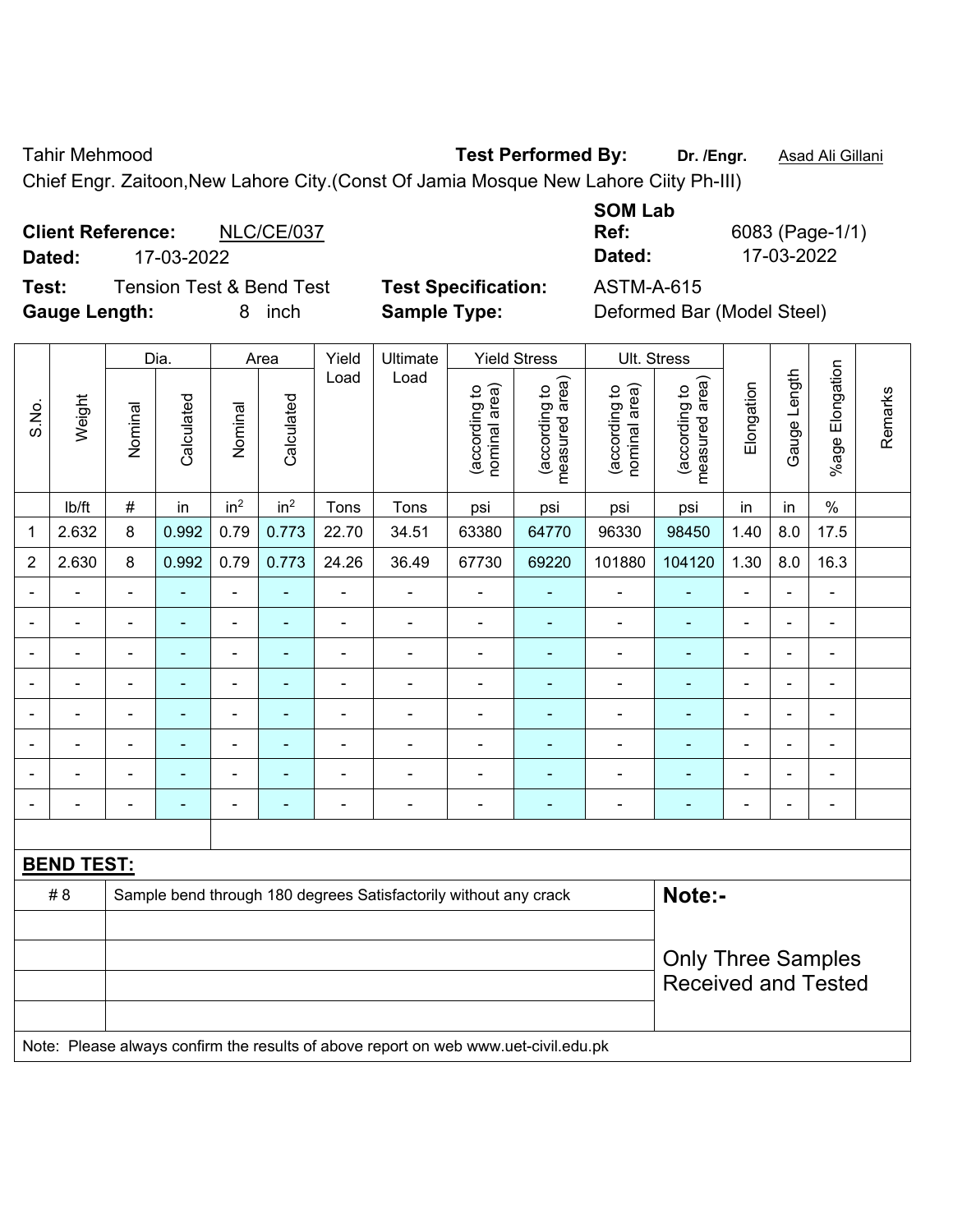Lahore.(Const. Of Jamia Mosque New Lahore City.)

# **Client Reference:** Nil

**Dated:** 17-03-2022 **Dated:** 17-03-2022

**Test:** Tension Test & Bend Test **Test Specification:** ASTM-A-615 **Gauge Length:** 8 inch **Sample Type:** Deformed Bar (Koh-e-Noor Steel)

| <b>SOM Lab</b> |                 |
|----------------|-----------------|
| Ref:           | 6084 (Page-1/1) |
| Dated:         | 17-03-2022      |
| .              |                 |

|                          |                                                                                   | Dia.           |                | Area                         |                 | Yield          | Ultimate                                                                            | <b>Yield Stress</b>            |                                 |                                | Ult. Stress                     |                |                          |                          |         |
|--------------------------|-----------------------------------------------------------------------------------|----------------|----------------|------------------------------|-----------------|----------------|-------------------------------------------------------------------------------------|--------------------------------|---------------------------------|--------------------------------|---------------------------------|----------------|--------------------------|--------------------------|---------|
| S.No.                    | Weight                                                                            | Nominal        | Calculated     | Nominal                      | Calculated      | Load           | Load                                                                                | nominal area)<br>(according to | (according to<br>measured area) | (according to<br>nominal area) | measured area)<br>(according to | Elongation     | Gauge Length             | %age Elongation          | Remarks |
|                          | Ib/ft                                                                             | $\#$           | in             | in <sup>2</sup>              | in <sup>2</sup> | Tons           | Tons                                                                                | psi                            | psi                             | psi                            | psi                             | in             | in                       | $\%$                     |         |
| 1                        | 2.602                                                                             | 8              | 0.987          | 0.79                         | 0.765           | 24.11          | 32.18                                                                               | 67310                          | 69500                           | 89840                          | 92780                           | 1.50           | 8.0                      | 18.8                     |         |
|                          | ÷,                                                                                | $\blacksquare$ | $\blacksquare$ | $\blacksquare$               | ä,              | $\overline{a}$ | $\overline{\phantom{a}}$                                                            | $\blacksquare$                 | $\blacksquare$                  | $\blacksquare$                 | ä,                              | ä,             | ä,                       | $\blacksquare$           |         |
|                          |                                                                                   |                | $\blacksquare$ | $\blacksquare$               | $\blacksquare$  | ä,             | $\blacksquare$                                                                      | ä,                             | $\blacksquare$                  | ä,                             | ۰                               |                |                          | $\blacksquare$           |         |
|                          |                                                                                   |                | -              | ÷                            |                 |                | $\blacksquare$                                                                      | $\blacksquare$                 |                                 | $\overline{a}$                 | $\blacksquare$                  |                |                          |                          |         |
| $\blacksquare$           | ä,                                                                                | $\blacksquare$ | $\blacksquare$ | $\qquad \qquad \blacksquare$ | ۰               | ä,             | $\blacksquare$                                                                      | $\blacksquare$                 | ۰                               | ÷,                             | ٠                               | $\blacksquare$ | $\blacksquare$           | $\blacksquare$           |         |
| $\overline{\phantom{0}}$ | $\blacksquare$                                                                    | $\blacksquare$ | ٠              | $\qquad \qquad \blacksquare$ | ۰               | $\overline{a}$ | $\blacksquare$                                                                      | $\frac{1}{2}$                  | ۰                               | -                              | ۰                               | $\blacksquare$ | $\overline{\phantom{0}}$ | $\overline{\phantom{a}}$ |         |
|                          | $\blacksquare$                                                                    | $\blacksquare$ | $\blacksquare$ | ÷,                           | ۰               | ä,             | $\blacksquare$                                                                      | $\blacksquare$                 | $\blacksquare$                  | ÷,                             | $\blacksquare$                  | $\blacksquare$ | $\blacksquare$           | $\blacksquare$           |         |
|                          |                                                                                   |                | $\blacksquare$ | $\blacksquare$               |                 | $\blacksquare$ | $\blacksquare$                                                                      | $\blacksquare$                 | ÷                               | $\blacksquare$                 | ٠                               |                |                          | $\blacksquare$           |         |
|                          |                                                                                   |                |                | $\blacksquare$               |                 |                |                                                                                     | $\blacksquare$                 |                                 | ÷                              | $\blacksquare$                  |                |                          |                          |         |
| $\blacksquare$           |                                                                                   |                | $\blacksquare$ | $\qquad \qquad \blacksquare$ | ۰               | $\blacksquare$ | $\blacksquare$                                                                      | $\blacksquare$                 | ÷                               | ÷,                             | $\blacksquare$                  | $\blacksquare$ | $\blacksquare$           | $\blacksquare$           |         |
|                          |                                                                                   |                |                |                              |                 |                |                                                                                     |                                |                                 |                                |                                 |                |                          |                          |         |
|                          | <b>BEND TEST:</b>                                                                 |                |                |                              |                 |                |                                                                                     |                                |                                 |                                |                                 |                |                          |                          |         |
|                          | Note:-<br>Sample bend through 180 degrees Satisfactorily without any crack<br># 8 |                |                |                              |                 |                |                                                                                     |                                |                                 |                                |                                 |                |                          |                          |         |
|                          |                                                                                   |                |                |                              |                 |                |                                                                                     |                                |                                 |                                |                                 |                |                          |                          |         |
|                          |                                                                                   |                |                |                              |                 |                |                                                                                     | <b>Only Two Samples</b>        |                                 |                                |                                 |                |                          |                          |         |
|                          |                                                                                   |                |                |                              |                 |                |                                                                                     | <b>Received and Tested</b>     |                                 |                                |                                 |                |                          |                          |         |
|                          |                                                                                   |                |                |                              |                 |                |                                                                                     |                                |                                 |                                |                                 |                |                          |                          |         |
|                          |                                                                                   |                |                |                              |                 |                | Note: Please always confirm the results of above report on web www.uet-civil.edu.pk |                                |                                 |                                |                                 |                |                          |                          |         |

### ASM Builders. **Test Performed By:** Dr. /Engr. **Asad Ali Gillani** ASM Builders.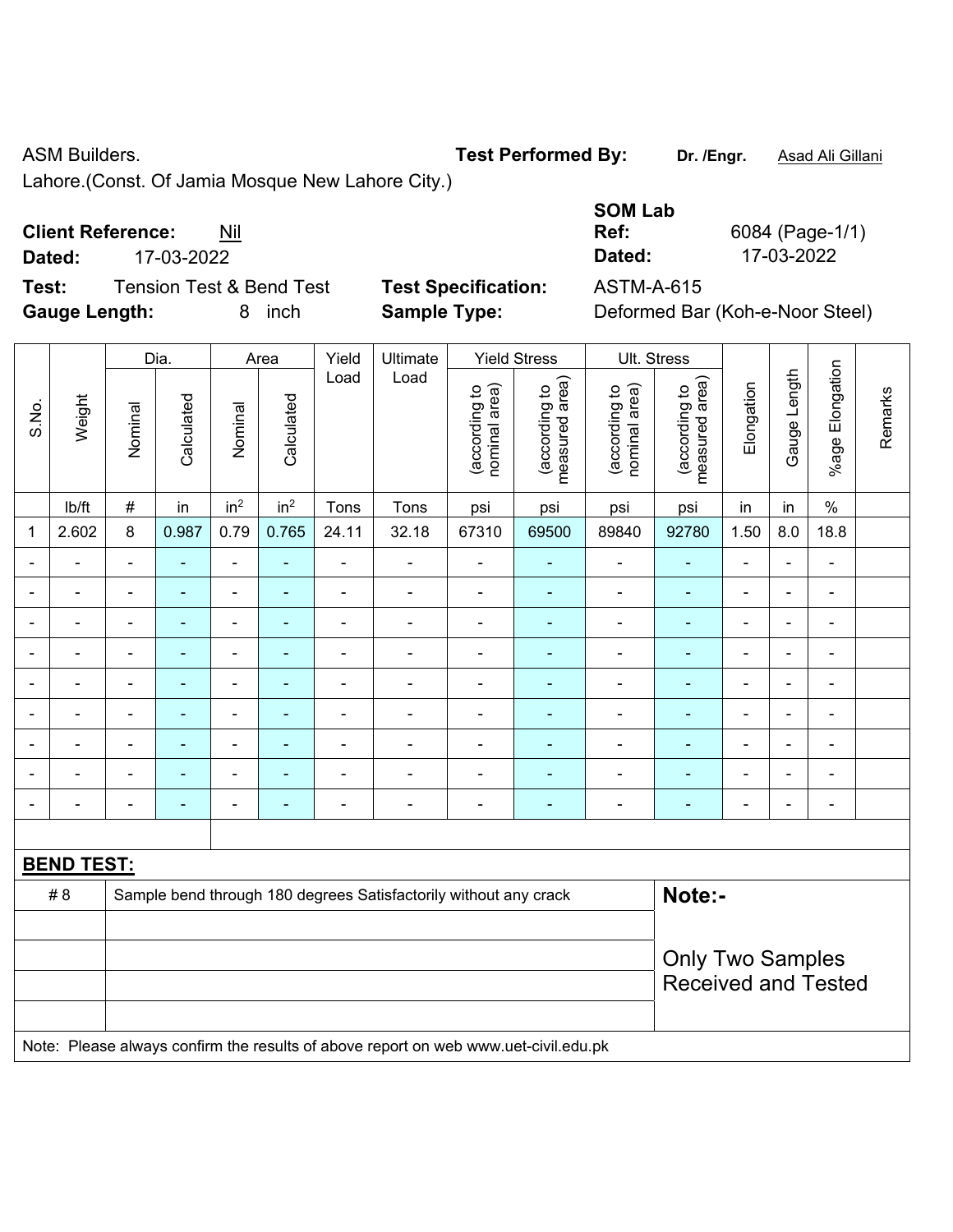**Test Performed by**: .S. Asad Ali Gillani

Muhammad Qasim Polymer Tek Lahore.

#### **Client Reference No.: T-22001 Dated: 17-03-2022**

**SOM Lab Ref**: CED/SOM/6082 (Page 1/2) Dated: 17-03-2022

**Test Type:** Tension Test

**Sample Type:** Fiber Glass Profiles

# **Load Test Results**

| <b>Sample</b><br>No. | <b>Sample Type</b> | Area<br>(mm <sup>2</sup> ) | <b>Ultimate Breaking</b><br>Load<br>(KN) | <b>Ultimate Breaking</b><br><b>Strength</b><br>(MPa) | <b>Remarks</b> |
|----------------------|--------------------|----------------------------|------------------------------------------|------------------------------------------------------|----------------|
| 1                    | Bar<br>(7mm)       | 38.48                      | 13.5                                     | 350.79                                               |                |
| $\overline{2}$       | Bar<br>(10mm)      | 78.53                      | 30.0                                     | 381.97                                               |                |
| $\mathbf{3}$         | Bar<br>(20mm)      | 314.15                     | 91.5                                     | 291.25                                               |                |
| $\overline{4}$       | Pipe<br>(3mm)      | 42.0                       | 18.5                                     | 440.47                                               |                |

**Note:** Please always confirm the results on web www.uet-civil.edu.pk